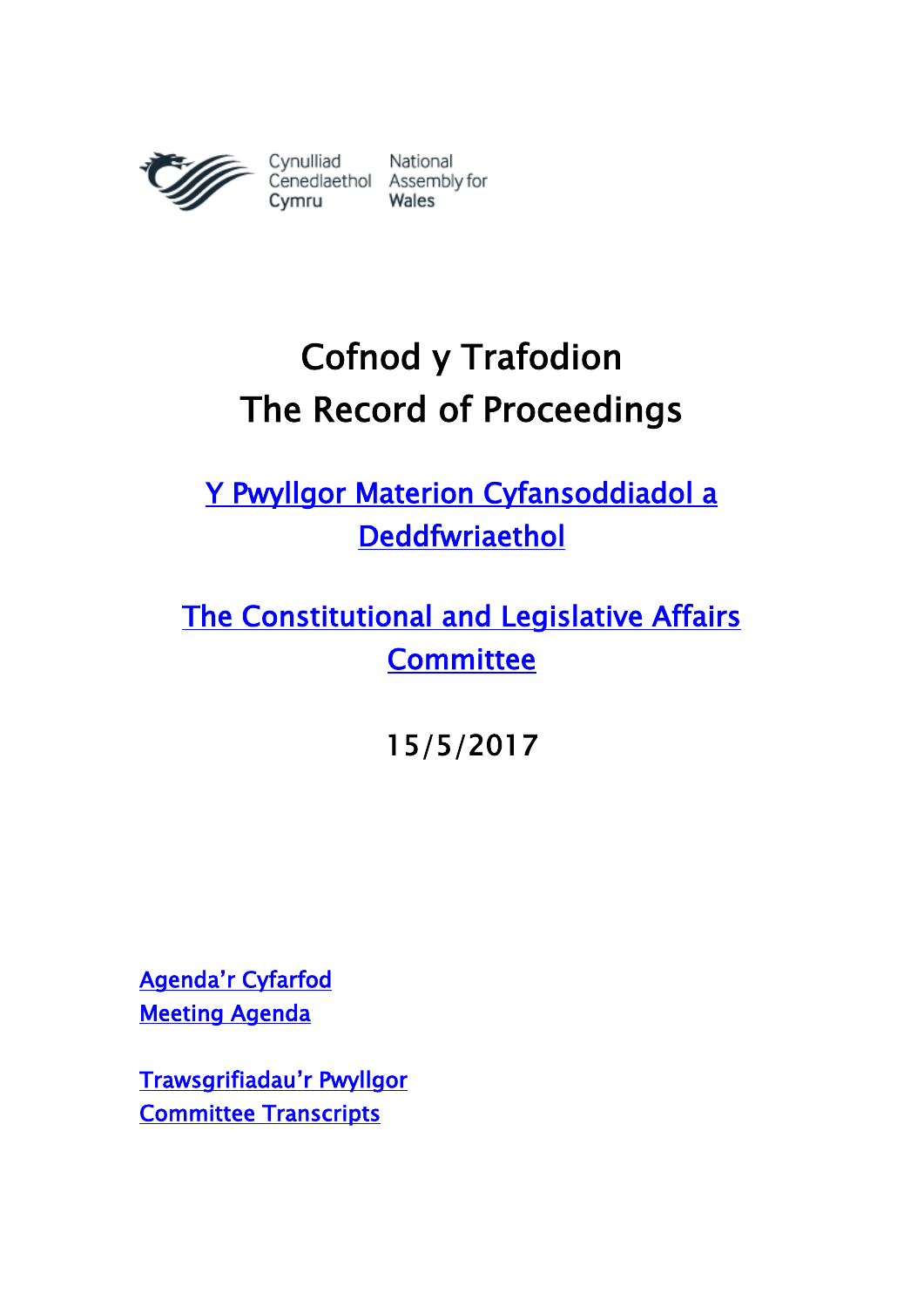### Cynnwys **Contents**

- [4](#page-3-0) [Cyflwyniad, Ymddiheuriadau, Dirprwyon a Datganiadau o Fuddiant](#page-3-0)  [Introduction, Apologies, Substitutions](#page-3-0) and Declarations of Interest
- 4 [Ymchwiliad Llais Cryfach i Gymru: Sesiwn Dystiolaeth 9](#page-3-1) [A Stronger Voice for Wales Inquiry: Evidence Session 9](#page-3-1)
- 26 [Offerynnau nad ydynt yn Cynnwys Materion i Gyflwyno Adroddiad](#page-25-0)  [arnynt o dan Reol Sefydlog 21.2 na 21.3](#page-25-0) [Instruments that Raise no Reporting Issues under Standing Order 21.2](#page-25-0)  [or 21.3](#page-25-0)
- 27 [Offerynnau sy'n Cynnwys Materion i Gyflwyno Adroddiad arnynt i'r](#page-26-0)  [Cynulliad o dan Reol Sefydlog 21.2 neu 21.3](#page-26-0) [Instruments that Raise Issues to be Reported to the Assembly under](#page-26-0)  [Standing Order 21.2 or 21.3](#page-26-0)
- 30 SL(5)102[—Rheoliadau Asesu'r Effeithiau Amgylcheddol \(Gwaith Gwella](#page-29-0)  [Draenio Tir\) \(Diwygio\) 2017](#page-29-0) SL(5)102—[The Environmental Impact Assessment \(Land Drainage](#page-29-0)  [Improvement Works\) \(Amendment\) Regulations 2017](#page-29-0)
- 32 [Papurau i'w Nodi](#page-31-0) [Papers to Note](#page-31-0)
- 32 [Cynnig o dan Reol Sefydlog 17.42 i Benderfynu Gwahardd y Cyhoedd o](#page-31-1)  [Weddill y Cyfarfod](#page-31-1) [Motion under Standing Order 17.42 to Resolve to Exclude the Public](#page-31-1)  [from the Remainder of the Meeting](#page-31-1)

Cofnodir y trafodion yn yr iaith y llefarwyd hwy ynddi yn y pwyllgor. Yn ogystal, cynhwysir trawsgrifiad o'r cyfieithu ar y pryd. Lle mae cyfranwyr wedi darparu cywiriadau i'w tystiolaeth, nodir y rheini yn y trawsgrifiad.

The proceedings are reported in the language in which they were spoken in the committee. In addition, a transcription of the simultaneous interpretation is included. Where contributors have supplied corrections to their evidence, these are noted in the transcript.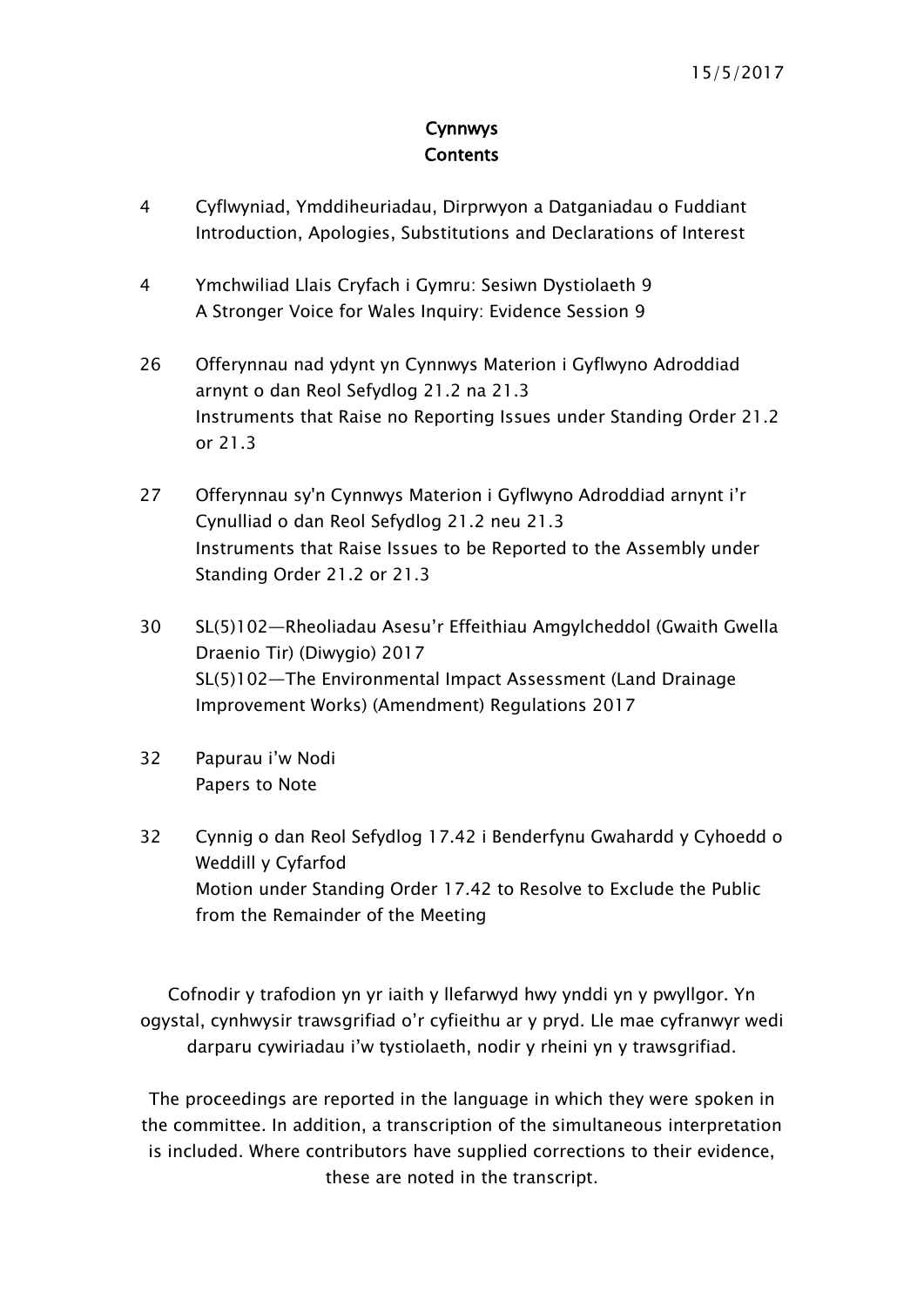## Aelodau'r pwyllgor yn bresennol Committee members in attendance

| Yr Arglwydd / Lord<br>Dafydd Elis-Thomas<br>Bywgraffiad Biography | Annibynnol<br>Independent                                                                           |
|-------------------------------------------------------------------|-----------------------------------------------------------------------------------------------------|
| Nathan Gill                                                       | Annibynnol                                                                                          |
| Bywgraffiad Biography                                             | Independent                                                                                         |
| Huw Irranca-Davies                                                | Llafur (Cadeirydd y Pwyllgor)                                                                       |
| Bywgraffiad Biography                                             | Labour (Committee Chair)                                                                            |
| Dai Lloyd                                                         | Plaid Cymru                                                                                         |
| Bywgraffiad Biography                                             | The Party of Wales                                                                                  |
| David Melding                                                     | Ceidwadwyr Cymreig                                                                                  |
| Bywgraffiad   Biography                                           | <b>Welsh Conservatives</b>                                                                          |
| Eraill yn bresennol<br>Others in attendance                       |                                                                                                     |
| Syr / Sir Derek Jones                                             | Cyn-ysgrifennydd Parhaol Llywodraeth Cymru<br>Former Permanent Secretary to the Welsh<br>Government |

## Swyddogion Cynulliad Cenedlaethol Cymru yn bresennol National Assembly for Wales officials in attendance

| Ruth Hatton           | Dirprwy Glerc<br><b>Deputy Clerk</b>     |
|-----------------------|------------------------------------------|
| <b>Gareth Howells</b> | Cynghorydd Cyfreithiol<br>Legal Adviser  |
| <b>Tanwen Summers</b> | Ail Glerc<br>Second Clerk                |
| Dr Alys Thomas        | Y Gwasanaeth Ymchwil<br>Research Service |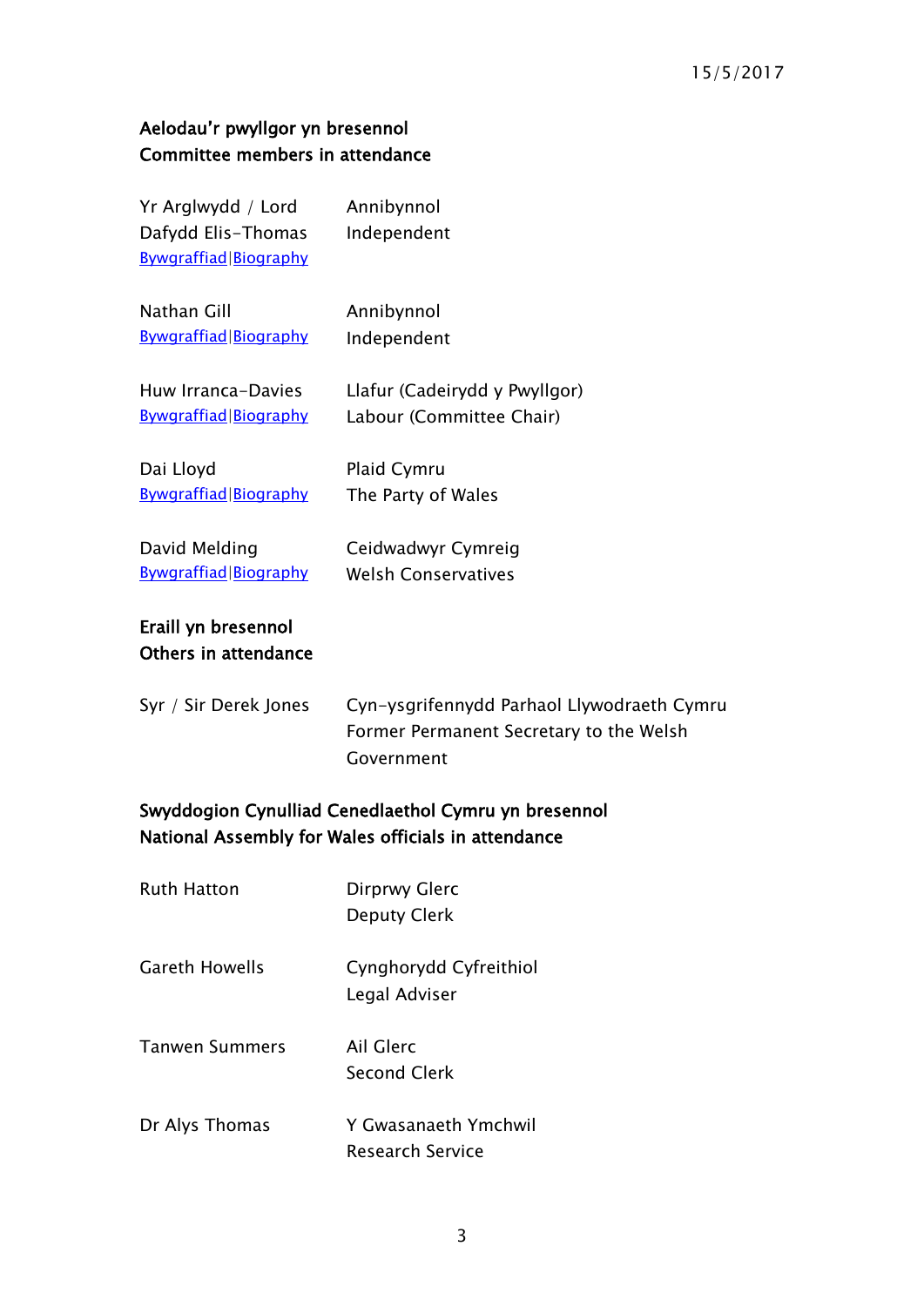## Gareth Williams Clerc

Clerk

Dechreuodd y cyfarfod am 14:30. The meeting began at 14:30.

## <span id="page-3-0"></span>Cyflwyniad, Ymddiheuriadau, Dirprwyon a Datganiadau o Fuddiant Introduction, Apologies, Substitutions and Declarations of Interest

[1] Huw Irranca-Davies: Good afternoon. Welcome to today's session of the Constitutional and Legislative Affairs Committee. We have a busy but small session compared to last week, committee members will be pleased to know. We won't be going all the way through the day and into the afternoon. But it's an important session today, and we don't have any apologies to report. We've got a full set of committee members here. Some brief housekeeping remarks: we're not expecting a fire alarm, but, if there is a fire alarm, follow the clerk's direction to the fire exits. There are, as you know, full bilingual translation facilities. You don't need to touch the microphones; they'll come on for you. And interpretation is available on channel 1 and verbatim on channel 2.

## <span id="page-3-1"></span>Ymchwiliad Llais Cryfach i Gymru: Sesiwn Dystiolaeth 9 A Stronger Voice for Wales Inquiry: Evidence Session 9

[2] Huw Irranca-Davies: If we move to item 2 on the agenda, which is the substantive piece of business for this afternoon and part of our 'A Stronger Voice for Wales' inquiry. We are on evidence session No. 9, and we're delighted to have with us this afternoon Sir Derek Jones, former permanent secretary in the Welsh Government, now retired from that role, but pursuing other roles—equally challenging—in different fields, as well.

[3] Sir Derek Jones: I don't know about the 'equally challenging' [Laughter.]

[4] Huw Irranca-Davies: But we're very glad to have you with us, so thank you for spending the time with us. Fellow colleagues here will chip in as we go along, but perhaps, in line with this inquiry that we've been pursuing for some time now, I could just ask you, as an opening question, how you think the interface between the Welsh Government and the UK Government has evolved, has changed, over the time that you were in post and perhaps your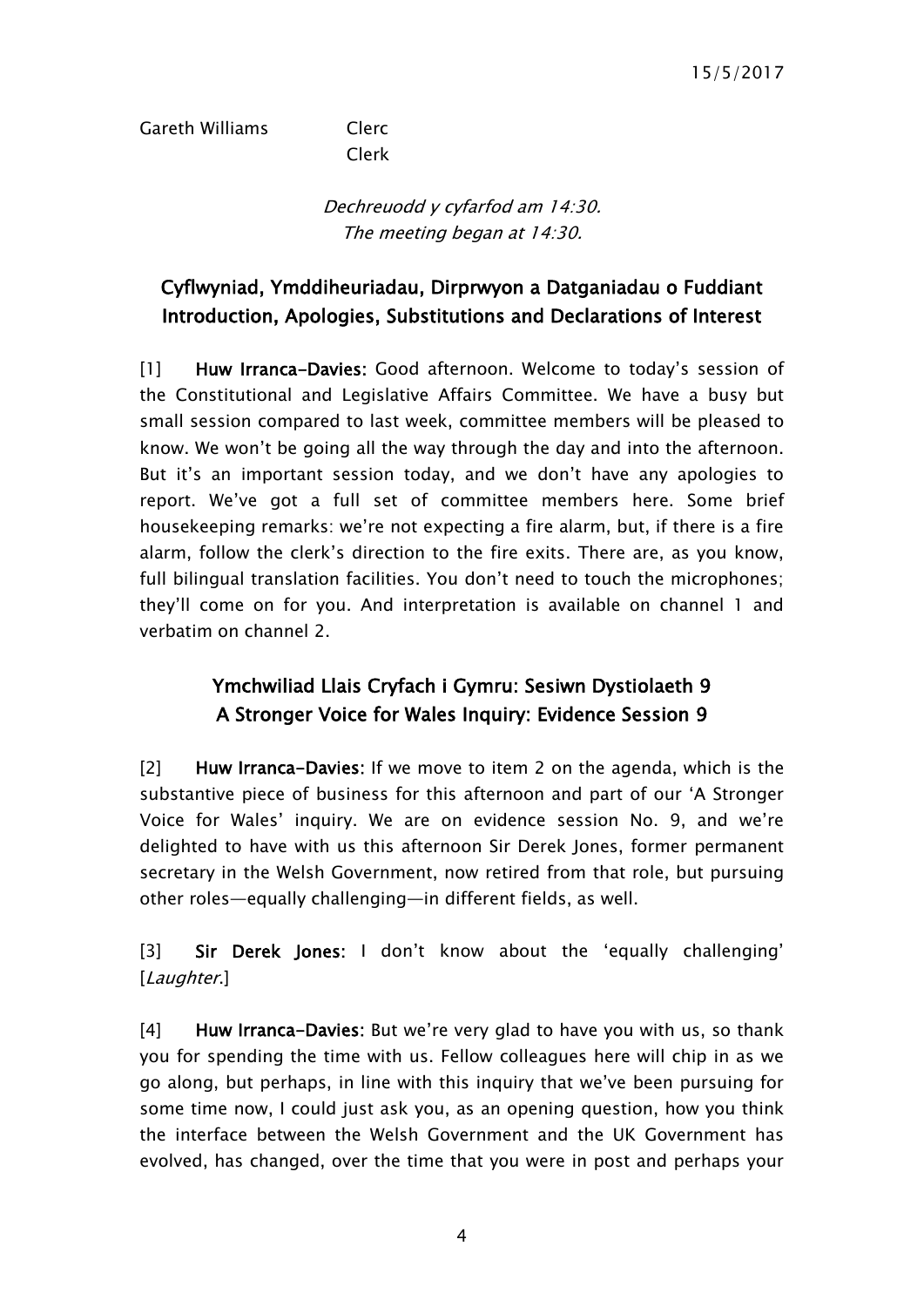observations since, as well.

#### [5] Sir Derek Jones: Diolch, Chair.

[6] Prynhawn da, bawb. Good afternoon, everybody.

[7] Good afternoon, everybody. Before I try and answer that question specifically, Chair, can I just say a couple of words by way of context to it? There's an awful lot of work that goes on in the warp and weft of intergovernmental relations that never makes a headline, never gets talked about and goes off, most of the time, pretty well. Some of it is also very important. I'm thinking of security, for example, and civil contingencies work, counterterror, the relationships between professionals in Government—medical professionals, economists and statisticians, vets, lawyers; well, lawyers may be more argumentative. There's a lot of inter-governmental interaction, which you tend not to hear about, largely because, as I say, it all goes off okay. It's when it's politics and high policy that you do tend to hear about it, and, over the time that I've been permanent secretary, there's been plenty of the former in more or less steady state, and, as a permanent secretary, good and close relationships with other permanent secretaries in other Governments and frequent meetings, with plenty of frank discussion, but invariably professional and productive. But I expect what you want to hear about is the other set.

[8] Huw Irranca-Davies: Well, it's quite reassuring that you say, in the context, that a lot of the regular, routine things go on, and go on well, but you never see them. But, yes, it is interesting—when things don't quite go so well, why is that?

[9] Sir Derek Jones: Well, sometimes they go well in a highly publicised way, but, over the time I was in the role, there was a tremendous amount of the latter—high policy and politics. I go back to 2012, and there were three things that affected the dynamics of inter-governmental relationships over that period of time. The Silk commission was the first, the referendum on Scottish independence was the second, and then the referendum on membership of the European Union was the third. On Silk, you had the first of the commission's reports in 2012—that was the year I started in the job and take-up of those recommendations led to the Wales Act 2014. Part 2 of Silk was around St David's Day 2014, and that eventually led to the Wales Act that completed its passage earlier this year.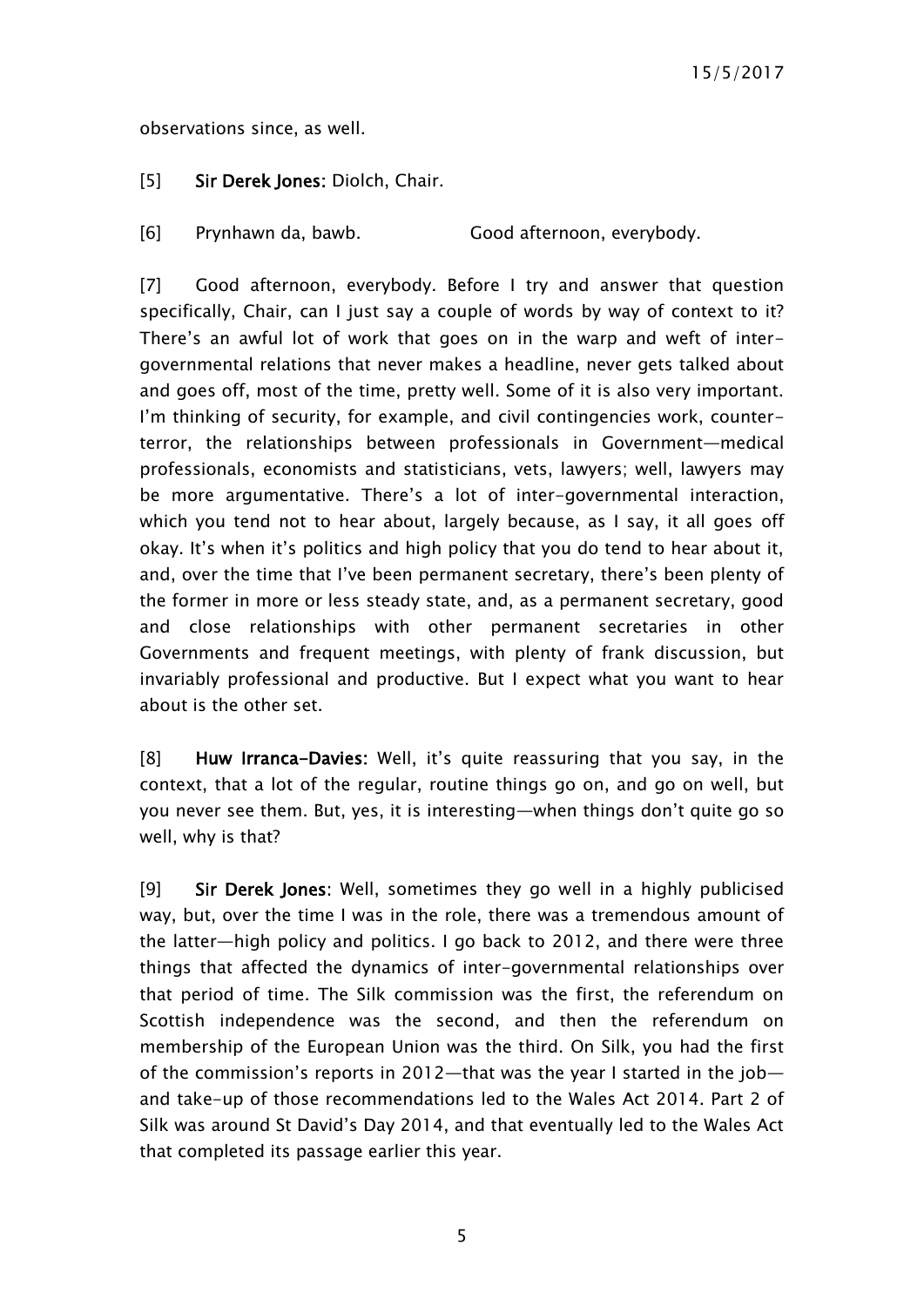[10] All of that led to significant intensification of inter-governmental relationships between the Welsh Government and the UK Government and no question of it—a lot of discussion, negotiation, argument about what should be devolved and, if so, how. A lot of quite intense technical and legal work as well. But then, overlapping with that period was the run-up to, and the aftermath of, the Scottish independence referendum, which was an absolute jolt of adrenaline in Westminster and Whitehall as far as devolution was concerned. Actually, it helped me a lot in terms of getting some traction and an audience, where necessary, for devolution issues for Wales. And then, of course, the EU referendum last year, which opened up a whole new front for negotiation and discussion and argument between the Welsh Government and the UK Government and the other Governments of the UK. So, four and a half or five years in constitutional terms may not be all that long a time, but it felt like a fairly packed period to me, and at each stage, an increase in the dynamic and the intensification of the inter-governmental relations, and it's in those areas where most of the Sturm und Drang in the debate and disagreement that you hear in the media took place.

[11] Huw Irranca-Davies: And in that period, I assume, we have to accept, to some extent, that high politics and high policy will lead to things boiling over very publicly, whilst there's a lot of paddling going on furiously behind the scenes to try and work through the mechanics of how things work. Do you think it has changed at all over the course either of that period you were describing, or prior to that, having discussed it with predecessors and so on? Has the interface between the UK and the Welsh Governments changed in any way, or do the same trials and tribulations and the same good working practices go on? Is it pretty much identical to what we might have seen a decade ago?

[12] Sir Derek Jones: Well, if you're going right back, it's a really difficult question to answer. I think the period that I've been talking about so far is probably the most dynamic period that I can recall since devolution, although there were other high points, obviously: the referendum here leading to the adoption of primary legislative powers; separation of Parliament and Executive in Wales; the introduction of new powers before the primary legislative powers. So, there have been dynamic periods in devolution in Wales, but I think the last four or five years has been by far the greatest, and it has led to greater interest in Whitehall and Westminster in devolved issues, better understanding—I think you're probably going to ask me about that level of understanding later—and some improvements in what you might call machinery of Government and either more or less formal meetings at official

6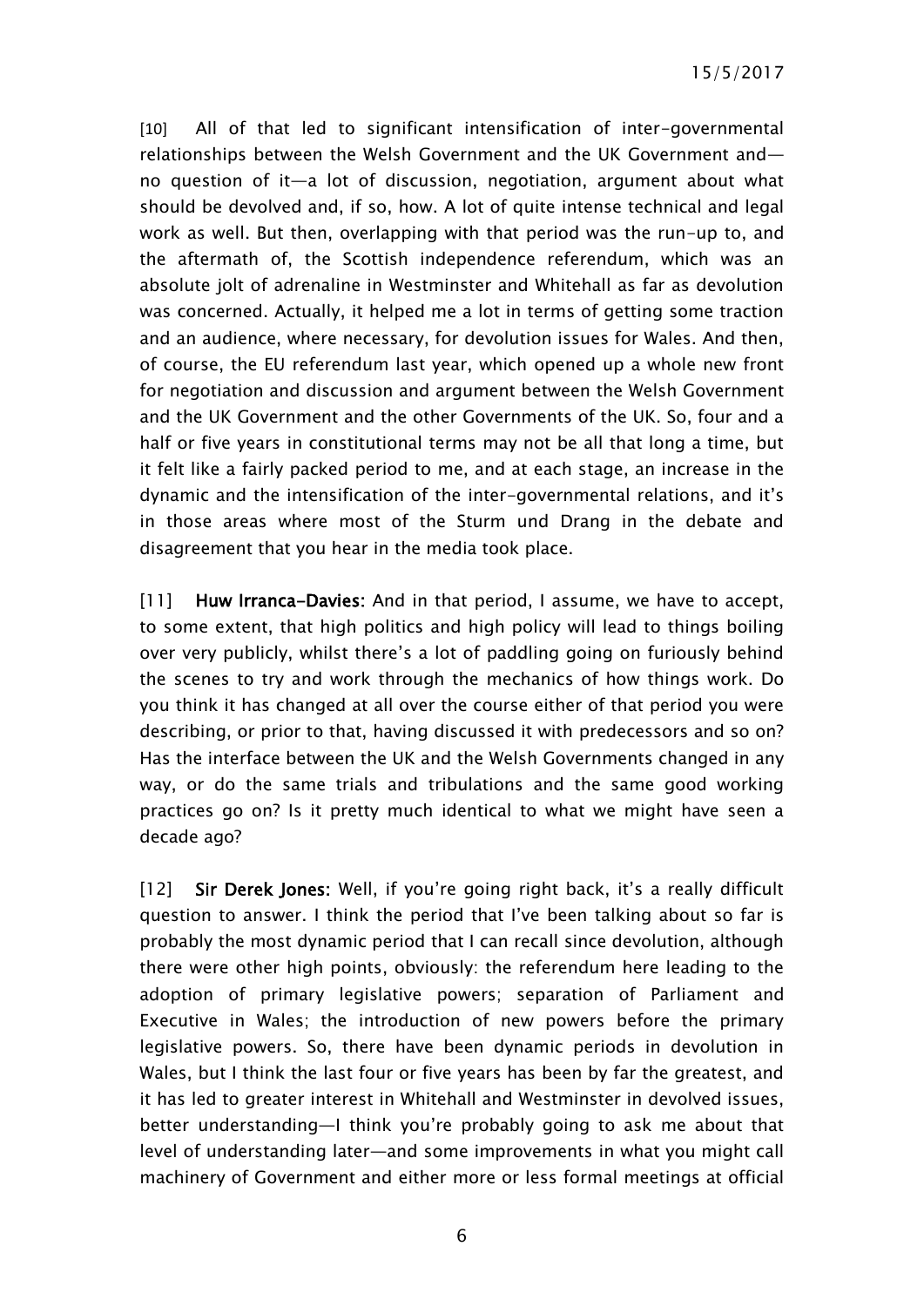or ministerial level. But I don't think—and arguably, this is a fault—I don't think the inter-governmental relations or the machinery for it has transformed out of all recognition, whereas, arguably, the circumstances might have demanded greater adaptation, and that is probably yet to come.

[13] Huw Irranca-Davies: So, winding all the way back, our original First Minister—well, Alun Michael or Rhodri Morgan—Rhodri Morgan would have probably recognised, pretty much, the same configuration of mechanisms behind the scenes to facilitate inter-governmental dialogue, intergovernmental work. Not much would have changed for the mechanics of what goes on.

[14] Sir Derek Jones: No, and I think for political leaders, I'd be surprised if they didn't stress the fundamental importance of political will and interpersonal relationships and face-to-face exchanges and things like that. I'm an administrator, Chair, so I like to see a good bit of Government administration and machinery for it, but, fundamentally, what drives and manages these situations is the interaction between political leadership.

[15] Huw Irranca-Davies: Thank you very much, just with those opening questions, but, Dafydd, do you want to take us on?

[16] Lord Elis-Thomas: Yes. Having lived through most of these times with you, Derek, what would you consider to be the most significant development within the civil service of Welsh Government, and also—if you may comment as well in your position now—the development of the democratic services within the Assembly Commission during that period?

[17] Sir Derek Jones: Well, can I put in a good word for the civil service while I'm at it? Because I think the big challenge for the civil service during my time has been to adapt to these changes. I was asked about this, actually, by people within the civil service as I was coming up to the end of my time. You know, you get asked to do valedictory this or that, and it does make you feel quite reflective. What I found myself saying was that the concept of transformational change is often misused. I think people bandy the idea of transformational change around quite frequently, and usually they mean something well short of transformational change, or well short of transforming things out of all recognition.

[18] But the change from Wales governed by a Secretary of State for Wales and two junior Ministers, which is where I started off when I came back from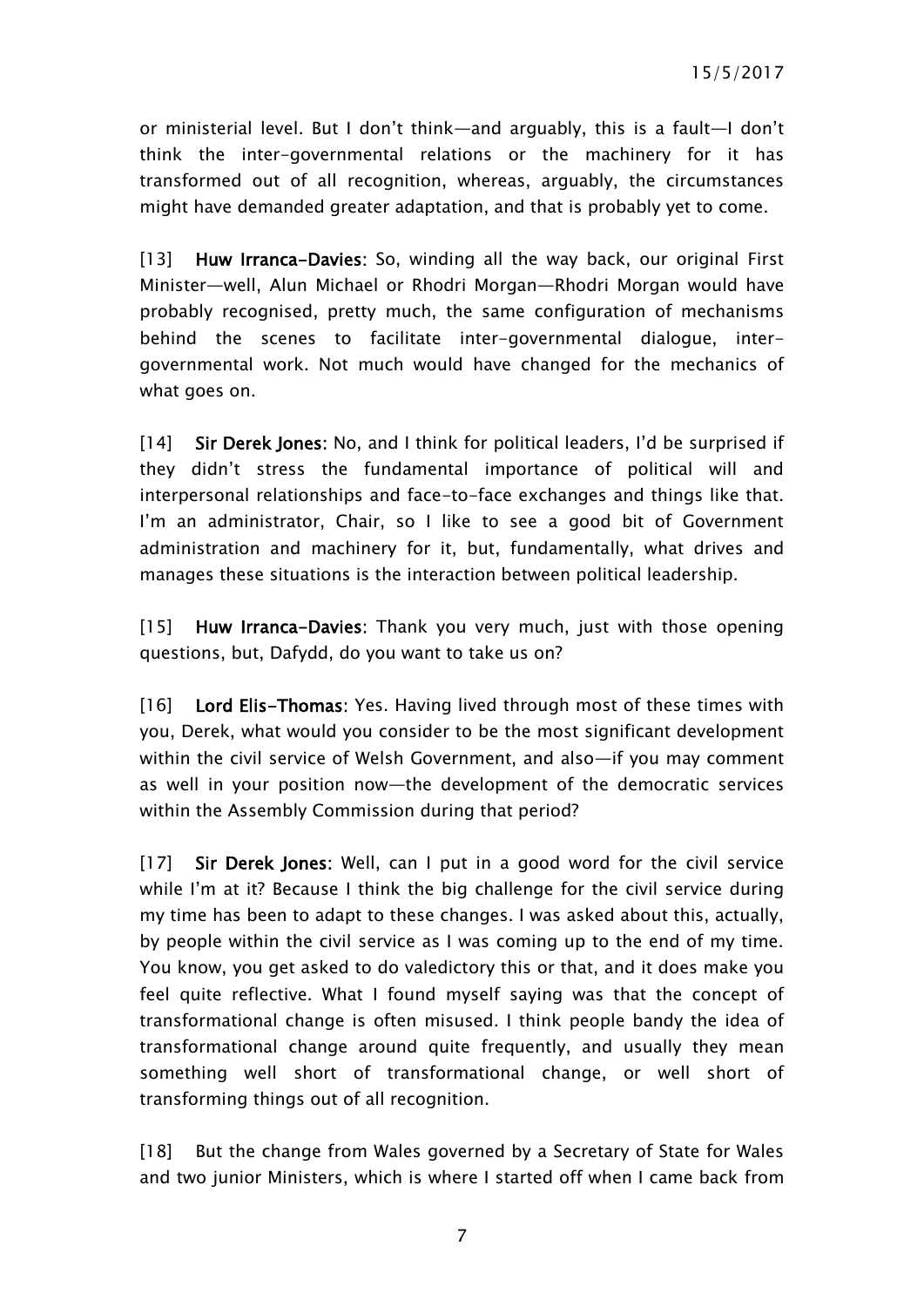Whitehall, to where we are now, with a Parliament, a separate Executive led by a First Minister and a Cabinet—again, you know, if you'd asked me at the time, I would not have anticipated the pace of the increasing autonomy of the democratic institutions in Wales that we've seen, although I know there's a big argument about 'Why not more?' and 'Why not faster?'. I think if I take my mind back to then, I wouldn't have anticipated that rate of change. The job for the service has been to be able to adapt to that change, and I think it's been a kind of quiet revolution, really, in the way that the civil service has to work, completely accountable as I was to political leadership elected here, and the same in Scotland, Northern Ireland and Whitehall, whilst maintaining a sense of a UK professional service, the individuals in which could still deal with each other on equal terms, with a shared set of values, in high-trust relationships—that we could share training and development and so on.

[19] I think, again, it's probably not heard about very much, but I think it was a significant achievement and it had to be done here. There were no guarantees around at the time that this would be successful. Some of my then colleagues actually didn't adapt very well to the change; to the enormous increase in the political interface and the need to work in committee. It was a very different way to conduct business for a civil servant in those days, to come to a committee, either a scrutiny committee or, as they were rather more in the early days, an element of the policy-making process. It was very difficult for some people, but it was all done, the wheels didn't fall off, and we find ourselves now, as I say, in a transformed arrangement.

[20] Lord Elis-Thomas: Can I tempt you now to comment on the other part of my question, the one about the Assembly Commission?

[21] Sir Derek Jones: Yes, well, it has worked very well-

[22] Lord Elis-Thomas: Unexpectedly so, wouldn't you say?

[23] Sir Derek Jones: It was a difficult transition, as I recall, part of a difficult transition from a single corporate body—who thought of that? through to where we are now. But all of the staff supporting elected Members and Secretaries, I think, as they were called at the time, rather than Ministers—all part of the same civil service organisation: an uncomfortable arrangement that had to change. But it seems to me we have an independent Commission supporting the Assembly here, quite separate leadership, but with good and collaborative relationships and secondments with the civil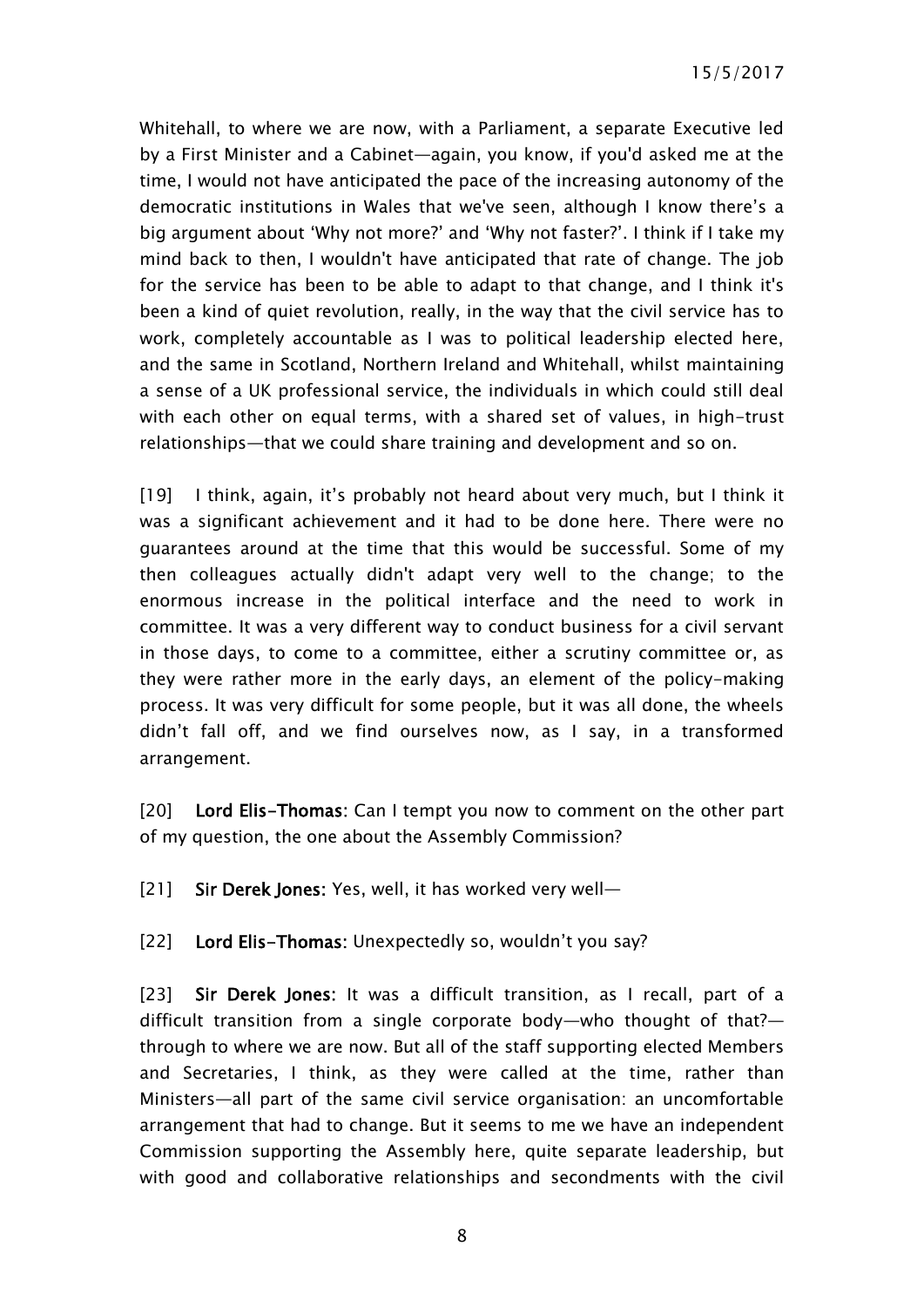service team in Cathays Park and elsewhere. So, I think another success from that dynamic process.

[24] Lord Elis-Thomas: And then the last question I have is to ask you where you think those lessons are relevant for the future, particularly as we face the difficult changes in our relationships with the European Union. Are there lessons to be learned for that situation from what we went through 18 years ago and onwards?

14:45

[25] Sir Derek Jones: Well, I bet there are. Whether I know what they are, I'm not so sure. But I think the respect for different constitutional roles, and the ability to accept disagreement, political disagreement and different political objectives, but also, at the same time, respecting the constitutional roles that governments and parliaments have, so that the relationships don't get their complexions solely from the political context, but from, to a large extent, a respect for different constitutional roles.

[26] Lord Elis-Thomas: That was very thoughtful, thank you.

[27] Sir Derek Jones: We will need that with the European Union and—I expect we'll come on to it—we'll need it within the United Kingdom.

[28] Huw Irranca-Davies: Thank you, Dafydd. Dai.

[29] Dai Lloyd: Diolch, Gadeirydd. Dai Lloyd: Thank you, Chair. We have Rydym wedi derbyn cryn dipyn o heard a great deal of evidence in dystiolaeth mewn cyfarfodydd previous meetings with regard to blaenorol vnglŷn â pha ymwybodol y mae'r gwasanaeth sifil is of devolution, and how much yn Llundain o ddatganoli, a faint o attention different departments here sylw y mae gwahanol adrannau yn y receive from different departments in fan hon yn ei gael gan wahanol Whitehall. So, in the first instance, adrannau i fyny yn Whitehall. Yn y lle from your experience, do you agree cyntaf, o'ch profiad chi, a ydych chi'n with that position: that awareness of cytuno efo'r gosodiad yna: y gallai devolution could be improved in ymwybyddiaeth o ddatganoli fod yn terms of the civil service in London? well o ran y gwasanaeth sifil yn And what's your opinion then about Llundain? A beth yw'ch barn, wedi what needs to happen to raise hynny, ynglŷn â beth sydd wedi awareness of devolution in London—

mor how aware the civil service in London

9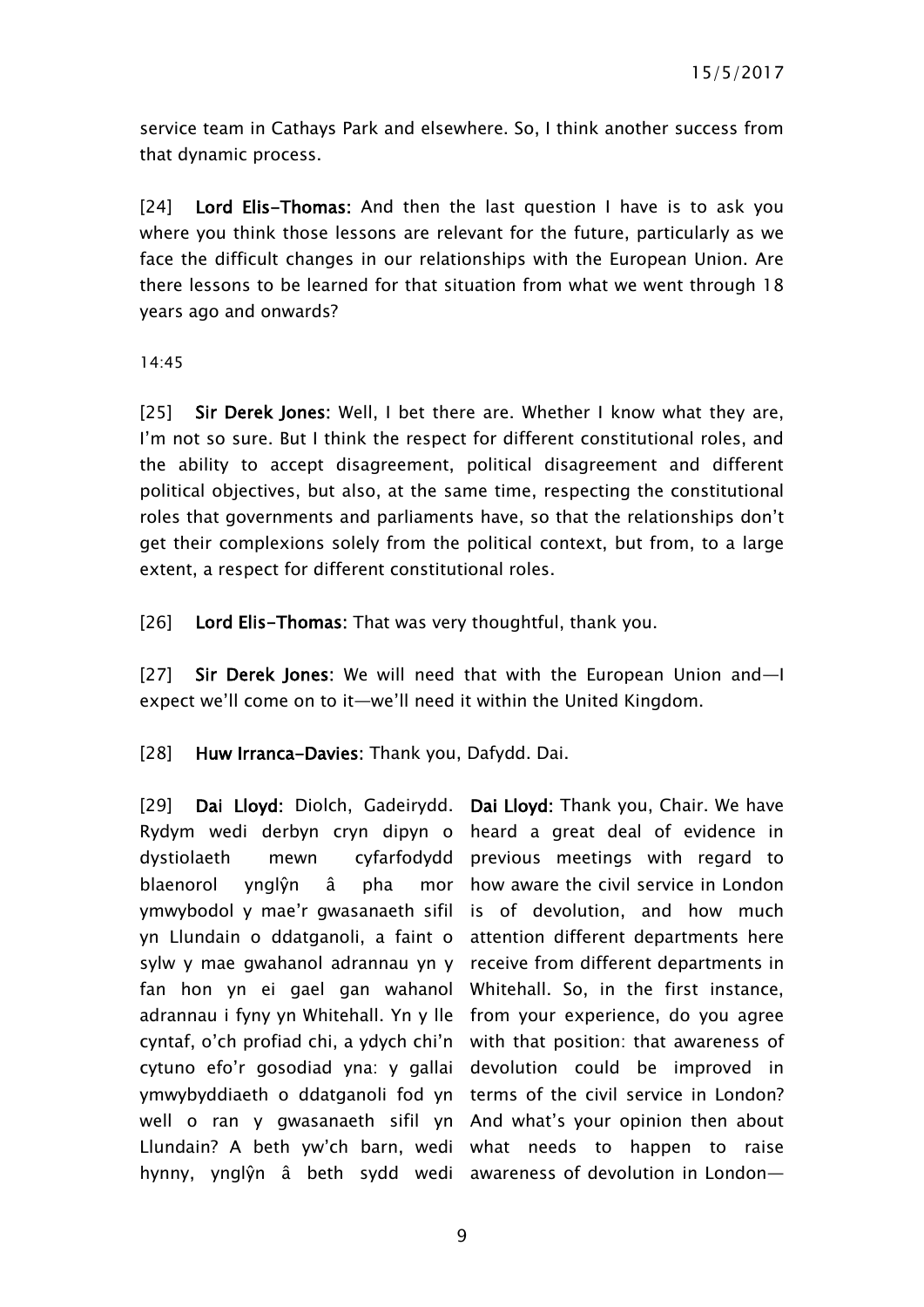gorfod digwydd er mwyn codi training and so on? I know that, in ymwybyddiaeth o ddatganoli yn the past, you've talked about the Llundain—hyfforddiant ac ati? Rydw Devolution and You programme and i'n gwybod, yn y gorffennol, eich bod so on. So, what is the level of chi wedi sôn am raglen Datganoli a awareness—in London and in this Chi—*Devolution and You*—ac ati. place—and what needs to happen to Beth yw'r ymwybyddiaeth—yn improve things? Llundain a'r fan hon—a beth sydd wedi gorfod digwydd i wella pethau?

[30] Syr Derek Jones: Mae'n ddrwg Sir Derek Jones: My apologies; I'm gen i; nid wyf yn siarad Cymraeg yn not a fluent Welsh speaker—certainly rhugl—wel, ddim yn ddigon da i'r not fluent enough for this committee. pwyllgor.

[31] You said that awareness of devolution in Whitehall, it had been suggested, could be improved. Modestly put, I think, and it isn't always as modestly put. You might well hear people say, 'It's hopeless, diabolical, really poor'. I understand why people will say that from time to time, but it is an oversimplification. It depends hugely on who and where you're talking about. So, if you take the Cabinet Office, for example, there's a team there focused on constitution and devolution who have a very, very good understanding and finely tuned antennae for devolution issues. In the Treasury, there are teams that routinely negotiate with the devolved governments on everything from the annual budget or spending reviews, through to renegotiating the Barnett formula to the devolution of tax. So, again, that team—very high levels of knowledge and understanding of devolved issues. Within all the Whitehall departments there'll be a devolution liaison officer or team that will also be well informed—*dim problem.* 

[32] At the same time, there are large numbers of officials in Whitehall that have very little understanding and sometimes no experience of devolution, and that's what can lead to the sort of dead-nerve problem that some commentators flag up, either because it's been their only experience of it or it's been their main experience, or it is an experience and feels like a bad one, and so that's prominent. But it is a very, very mixed picture in reality. I think it's important to understand that. But having said that, and taking account of all of that, on balance, my view—and I'm pretty much on the record already about this—is that knowledge and understanding of devolution in Whitehall departments is not good enough, and is not good enough after 17 years of experience. Now, in their defence, the sort of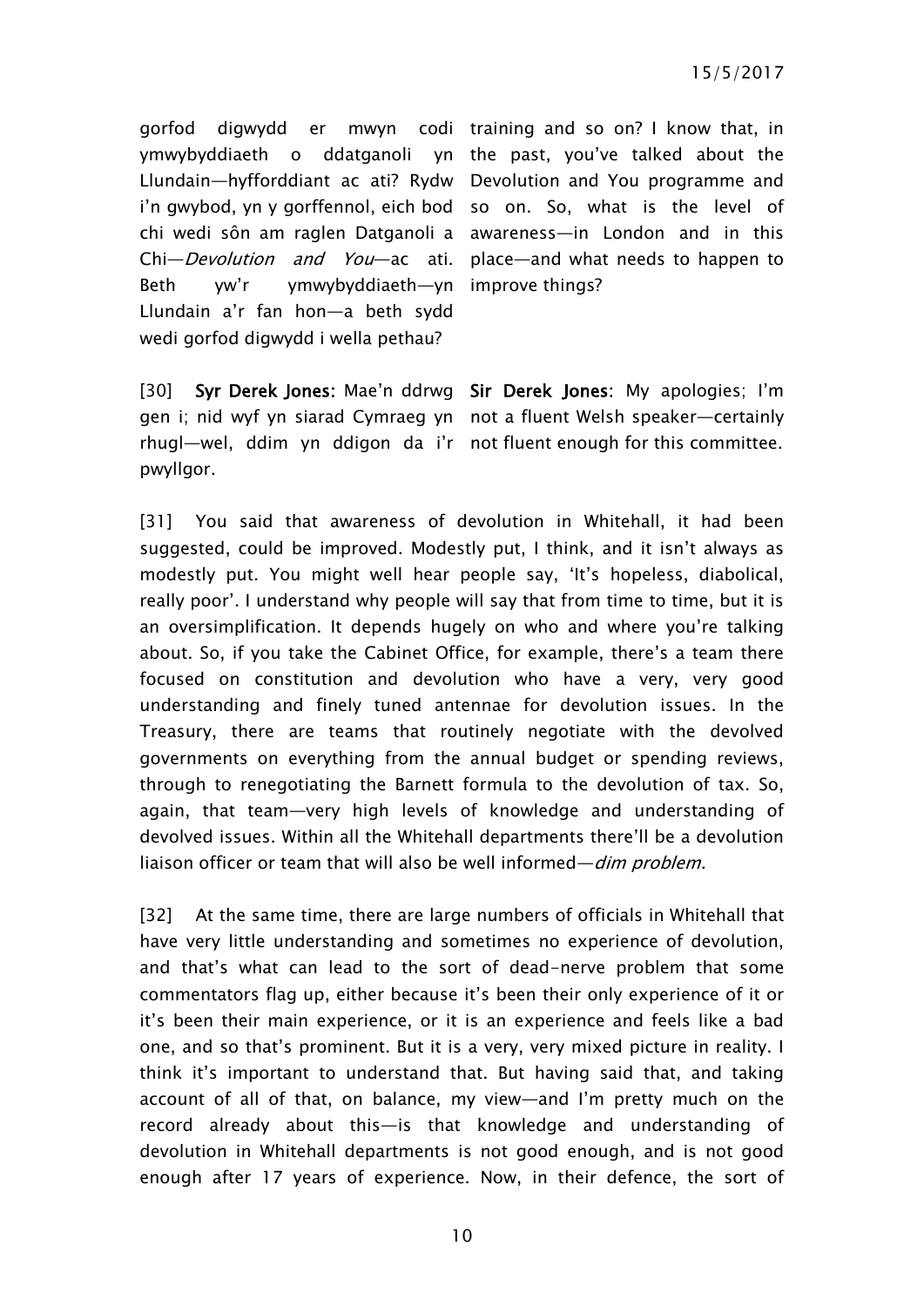people that I might criticise would say that they've got enough knowledge and understanding of devolution to do 90 per cent of their job 90 per cent of the time. But my argument—as Permanent Secretary in particular—around Whitehall was that we call it devolution, but it's actually the constitution of the United Kingdom that we're talking about. So, what place could there be for an ambitious civil servant aiming to reach the senior civil service of the civil service of the United Kingdom if they didn't have a good knowledge and understanding of the constitution of the United Kingdom and, preferably, some hands on experience of its operation in all of its variety, rather than just in one area?

[33] So, that was the view that I promoted during my time in the role, with modest success. We made progress and it wasn't all hard work in the sense that I would have allies in Whitehall who understood what I was trying to achieve in pressing for greater awareness, and one or two of my former perm sec colleagues, only partly in jest, said that one of my great achievements was adding the letter 's' to the word 'Government' in civil service communications.

[34] But you mentioned 'Devolution and You', established by the Cabinet Office, actually, and, I think, the first systematic attempt at awareness raising across Whitehall, but it is mutual awareness raising as well. So, Welsh Government officials would spend time in Whitehall or in other Governments as well as Whitehall officials coming here, seminars, training programmes, longer or shorter secondments, and the—. I was also a member of the civil service board, which is the governing body for the civil service at UK level, and that body, by the time I'd left, had a very much more vigorous focus on the need to keep making progress on this.

[35] Dai Lloyd: Diolch yn fawr am Dai Lloyd: Thank you very much for hynny ac ateb cynhwysfawr. A allaf i jest ofyn ar gefn hynny—? Yn comprehensive response. Can I just naturiol, mae yna rhan o Lywodraeth ask, following on from that—? Prydain yn Swyddfa Cymru yma. Y Naturally, there's a part of the UK cwestiwn atodol sydd gyda fi yw: o'ch Government represented at the Wales profiad chi, sut oedd Llywodraeth Cymru yn y fan hyn yn gweithio gyda question is: from your experience, Swyddfa Cymru hefyd?

response, and that very here. My supplementary how did the Welsh Government here work with the Wales Office?

[36] Sir Derek Jones: You were saying, Chair, that you'd had evidence from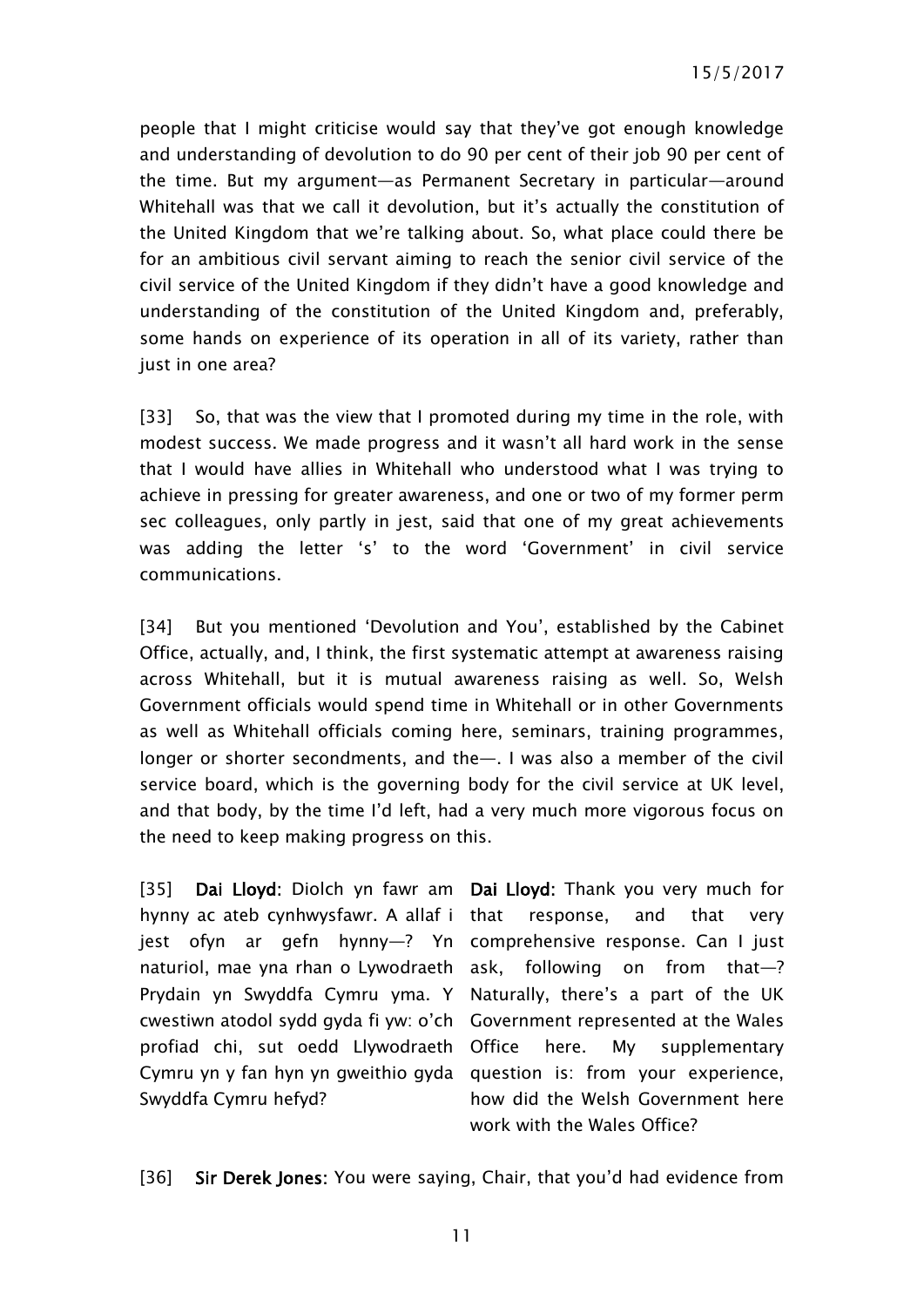First Ministers past and present, and so you've probably heard a good bit about this already. I think the relationship between the Welsh Government and the Wales Office at political level has had its ups and downs, inevitably affected by the political contest, and I think that's inevitable up to a point. The Wales Office has got a difficult job, actually, so it's seen sometimes by Whitehall, and invited to be, the link with the devolved Government in Wales, but, actually, the Welsh Government also has many, many bilateral relationships with Whitehall departments. As I mentioned earlier, there's a whole warp and weft of intergovernmental relations that go on that are not channelled in that way, so that's quite challenging for the Wales Office. Sometimes they're asked to project a UK Government view, as it were, to the Welsh Government; other times they're seeking to influence UK Government or individual Whitehall departments, influence their thinking on a devolved issue—not easy when you're dealing with some of the major departments of state. So, it's not an easy job, nor an easy relationship always, particularly at political level. I think, at civil service level, I always made a point of keeping in touch with the head of the Wales Office so we would be able to pick up the phone to each other and that, you know—in a way, the more difficult or tense the political situation is getting, the more important it is, I think, for some lines of communication at official level to be kept open. So, I would always aim to do that, and my teams would have many meetings with Wales Office officials as part of that normal flow—much of it absolutely fine, sometimes some pretty frank and difficult meetings, but always professional. And that was the case, where, basically, you had the two Governments disagreeing on an important matter, and, as with any two Governments anywhere on the planet, I would think, when that happens, the officials go in to bat and it can be quite difficult, but, if it's done with enough skill and professionalism, it'll offer political leadership some options, anyway, for either reaching an agreement, or agreeing that they're not going to reach an agreement.

[37] Dai Lloyd: Okay. Thank you.

[38] Huw Irranca-Davies: Thank you, Dai. Could I just follow up on that and ask where you think progress could be made further on this issue of understanding? I fully accept that it's a constant chase to develop that, as you said, understanding of the constitution, not simply devolution. But what more do you think should be being done? Is there a role for more training within the civil service? Is there a role for Welsh universities here developing modules so they could train civil servants in—? How do we break the back of this issue? It seems to be perennial.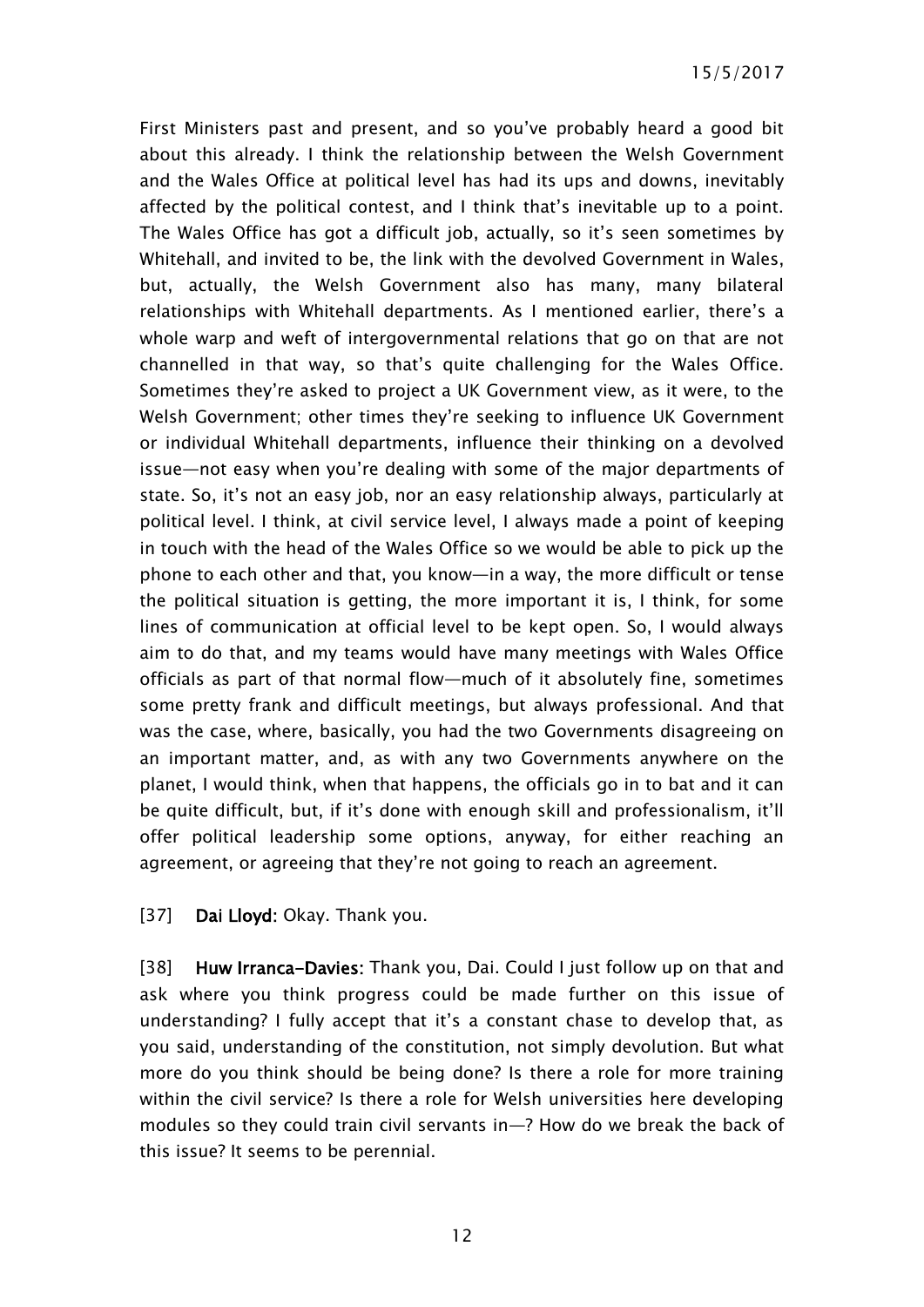15/5/2017

[39] Sir Derek Jones: Well, probably it will be perennial. I think it needs more effort and focus. That was part of my parting message. It's not all doom and gloom. As I say, we've had the first systematic attempts coming out of a greater recognition of the need for civil servants everywhere to have a better grasp of the constitutional make-up of their nations. I just think you just need to push harder and do more in those areas, whilst accepting that it's probably not a task that you'll ever complete. But I don't think constitutional issues are sufficiently factored into the fundamental training programmes, yet, for officials in Whitehall departments. They are in the Welsh Government. So, part of the induction training for officials will include constitutional affairs—you can imagine why. But, mostly, knowledge and awareness of devolution in the Welsh Government civil service is absorbed through the skin, really, in the day-to-day conduct of business. So, the push on training is probably needed more in Whitehall. That's going to take time, probably some money, determination, and I think, given the way things are going, there will be a growing political and senior civil service awareness of the need for that.

[40] Welsh unis: well, they do play a role, actually. The most obvious example is the Wales Governance Centre at Cardiff University, which publishes, organises seminars and conferences. One of these 'Devolution and You' seminars for senior civil servants set up by the Cabinet Office in Whitehall only some—I don't know, probably within the last six months; I spoke at it, but so did the head of the Wales Governance Centre. But—

[41] Huw Irranca-Davies: Sorry. Who would your audience have been then?

[42] Sir Derek Jones: Well, senior civil servants, primarily from Whitehall, but some of my own team were there as well, and from Scotland and Northern Ireland.

[43] My own view is that there is a stronger role for the academic community in this area, and to help professionalise some of this by having formal academic qualifications created through a combination of study and practice in Government. Now, in Whitehall, a fairly recent development over the last year or so, anyway, is the creation of a Master's in public policy, which is delivered by the London School of Economics. I've been meaning, actually, to have a look and see what I can find about devolution and constitution in the curriculum for that qualification.

[44] Lord Elis-Thomas: Not a lot, I've noticed.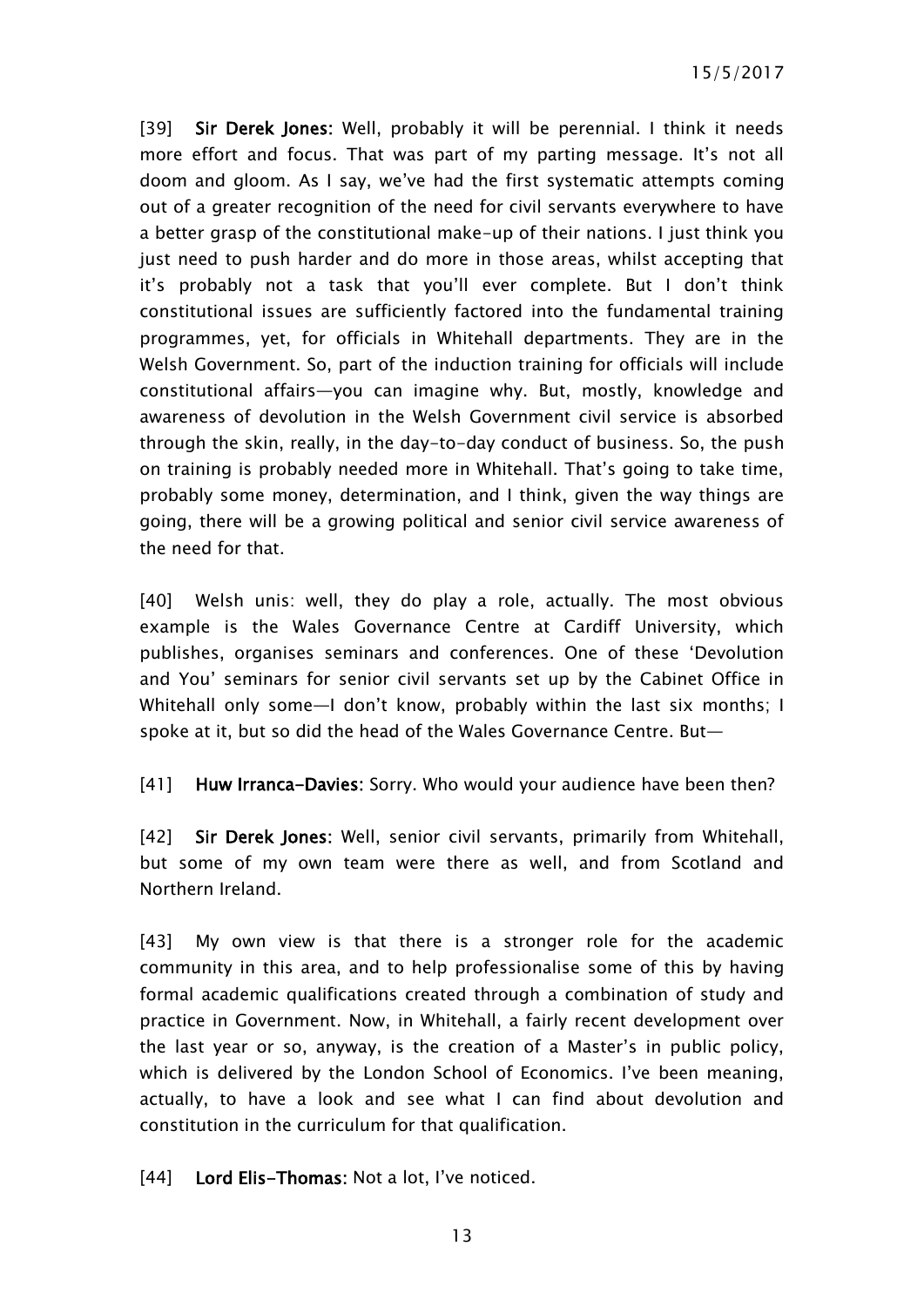15/5/2017

[45] Sir Derek Jones: You've looked, have you, Dafydd? Okay, well, you're ahead of me then. [Laughter.] And there's no reason why Welsh Government officials shouldn't bid for places on that. There used to be a Master's in public policy taught in at least one Welsh university, but the demand for it wasn't huge and I feel slightly disappointed about what I've been able to do over four or five years to help to change that, because I think that if you, first of all, establish the concept of a policy profession working in the Governments with academic qualifications—good solid academic qualifications—that would help you through a career related to that work, then some of these things would flow quite naturally, because you'd easily realise what modules had to be put into the study.

15:00

[46] Huw Irranca-Davies: So, excuse my ignorance on this—and, David, I'm going to bring you in in a moment—but if you were on the fast-track civil service scheme—you're a bright young thing who's come in with a top-class degree—and you're launched into some department in Whitehall there, do you know what knowledge they have, or what study they have, or what instruction they have on how the constitution works, as opposed to going into the local housing and community sector and just getting on with their little furrow?

[47] Sir Derek Jones: The fast stream wouldn't be at the top of my worry list, actually, on this.

[48] Huw Irranca-Davies: Ah, right.

[49] Sir Derek Jones: So, in my private office, for example, we always had a fast-streamer. One of those recently was on their first fast-stream placement. This is UK fast stream, but their first job was in my private office and they went from there, with a very good knowledge of devolution, to their next role, which was in Whitehall. So, I think it's more generally, rather than in the fast stream, that I would focus.

[50] Huw Irranca-Davies: Thank you very much. David.

[51] David Melding: Thank you, Chair. Sir Derek, I think you said in an interview that appeared in *Civil Service World*, which I think you'll see copies of in the Dog and Duck—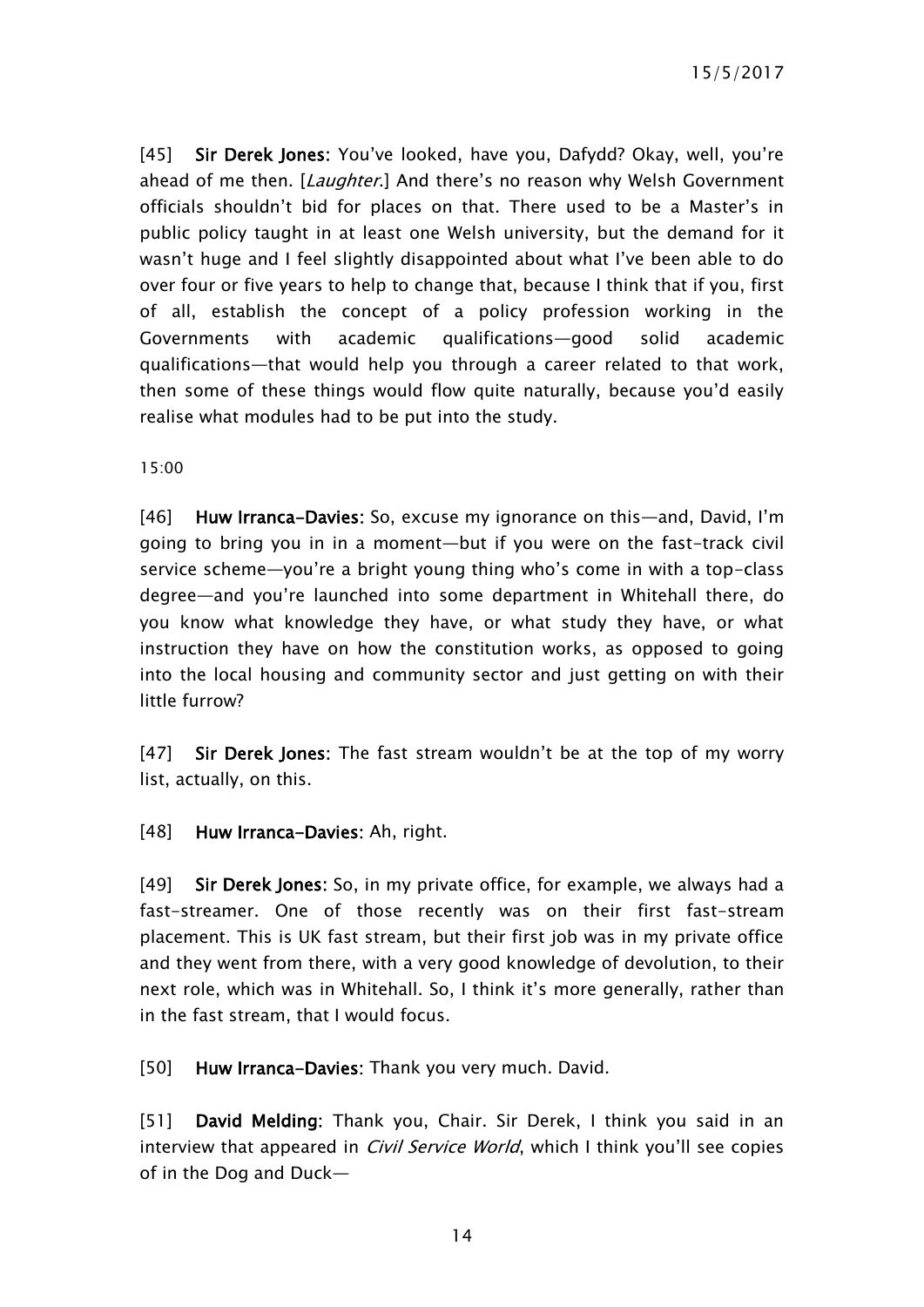#### [52] Sir Derek Jones: That's two of us who read *Civil Service World* now.

#### [53] Dai Lloyd: We read it all the time. [Laughter.]

[54] David Melding: Anyway, you commended a four-nation conference you'd recently chaired, made up of policy professionals from the four administrations, the four Governments, that that was a very good way of working and examining innovation and best practice. I think the quote is something like you thought it was so successful you hope it will become an annual event. But, you know, reading that, I thought, 'Good God, what have they been doing all these years?' This is not exactly innovative, is it? Well, it is, when it's running, but I mean the fact it's taken 18 years to get here.

[55] Sir Derek Jones: Can you have late innovation? Because that's what it is. If that's a criticism, I accept it, but I think I'm in pretty good company, because I can remember, actually, right at the beginning of devolution—core purpose, obviously, to reflect the needs and wishes of the nations, but, as a side benefit, there was discussion about the ability to compare and contrast different policy processes and different policy outcomes. The reality was, for 16 years, whatever, that very little was done systematically about that. I think that the differences were there, but they tended to be dominated, again, by the political contest rather than by what you might call professional analysis. The academics were doing some of it, but there wasn't a lot. There was some ad hoc work that would go on, or, if there was a really good finely-tuned policy unit somewhere that was particularly good and sensitive to what was going on elsewhere in their policy field, things might be learned, and advice given on the basis of comparing and contrasting, but not much that I would call systematic or which had the backing of all of the Governments until we decided, about a year ago—a bit more than a year ago; I think we had the conference in April. It was in purdah, actually, prior to the Assembly elections. It was valuable. It did seem to create a safe space where officials could say things on the basis of the Chatham House rule and know that they were safe to do so, which is fundamentally important if you're going to have that kind of conversation usefully, because it's no good everybody coming along to boast about what they think they've done really well.

[56] You need people talking about their problems and their disappointments and failures as well, from which you can learn so much. But we did that, and it worked, and I think everybody felt comfortable, and there were no difficulties subsequently that I'm aware of. It was agreed amongst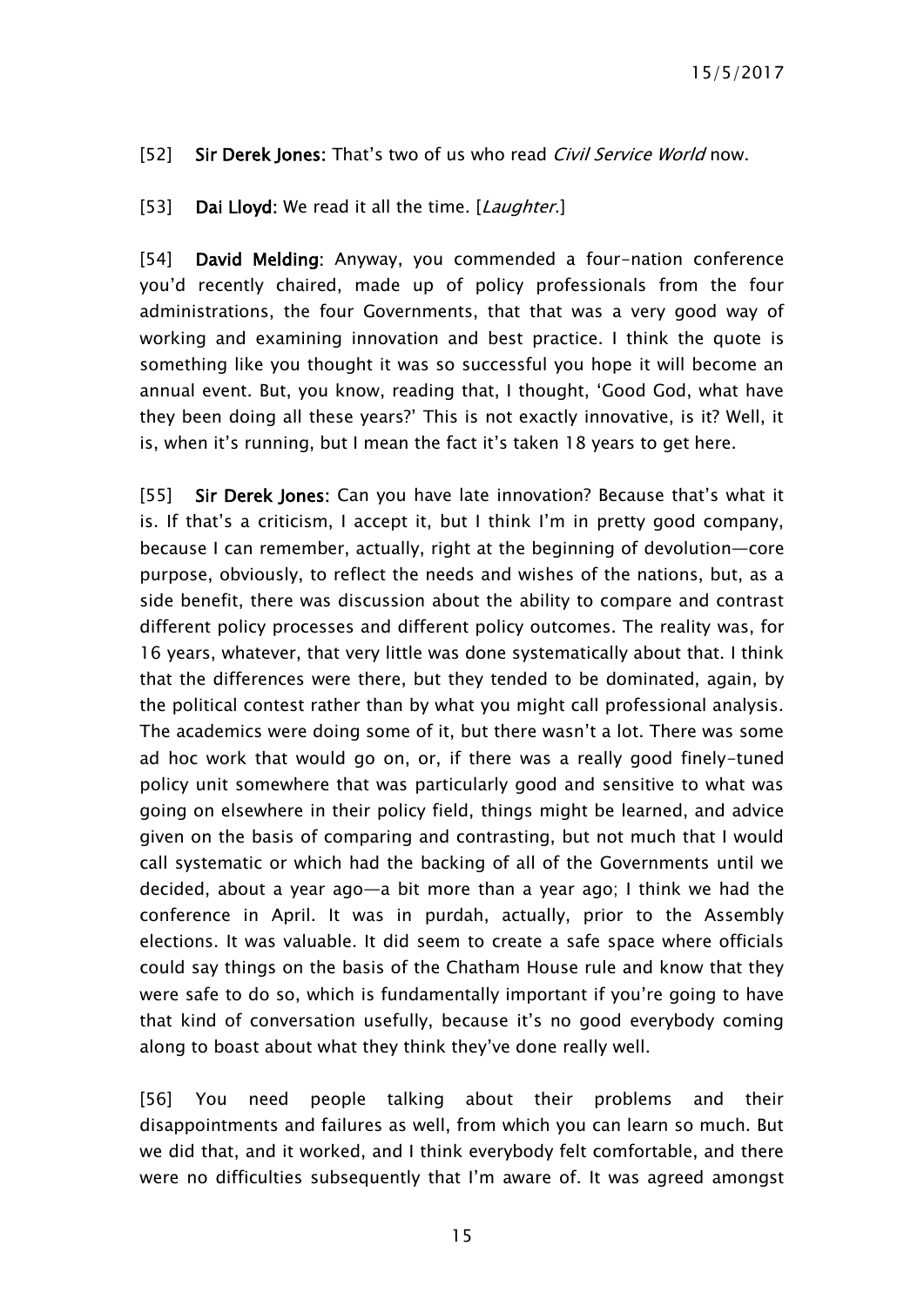the policy profession leads and the permanent secretaries involved that it would become an annual event. Having said that, I think the next one was due to be in Belfast and it would be around about now, but I don't know, actually, whether it's happened, or whether the circumstances there might have made it more difficult. You'd have to ask my successor for an update. But, proposition: was it a good thing? Yes. Proposition: was it really, really late and representing, therefore, some wasted opportunities over the years? Yes.

[57] David Melding: You made reference, when you started, in terms of the administrative and planning type of work that you do and comparisons that you make at officer level, and you talked about vets and all the various other specialities getting together, and picking up the phone presumably, saying, 'If we have a problem, we'll just see if that's been encountered elsewhere.' So, that's been going on very informally, has it? Whereas a more considered structure, like an annual conference or perhaps some papers that could be circulated, and some bank of accepted best practice—I don't know. I mean, if you read a classic book, a study of federalism, it's packed full of, that you have these little laboratories and you can test things and all get together, and it's very exciting. But it seems rather dull what's happened in Britain, and I wonder culturally why that's so, even if amongst the civil servants themselves, there have perhaps been a few more lively exchanges.

[58] Sir Derek Jones: I think perhaps I gave too much of an impression of informality in the interchanges between officials of Governments on a dayto-day basis. Some of them are relatively formal; you know, what you might call a proper meeting with an agenda.

[59] **David Melding:** So, all the vets would get together.

[60] Sir Derek Jones: All the vets. This is really serious because, as we all know, animal diseases don't observe any administrative or national boundaries, so the ability to collaborate effectively on operational matters is really important, and it's the same in a number of other areas, and having confidence in each other's data and so on is really important. There's a degree of formality about some of those iterations. The four nations conference that I've described was different just because it reflected a commitment by Governments, as it were, to try to share and learn from best practice across the whole of their responsibilities.

[61] David Melding: If I was to be very rude and say it's part of a cultural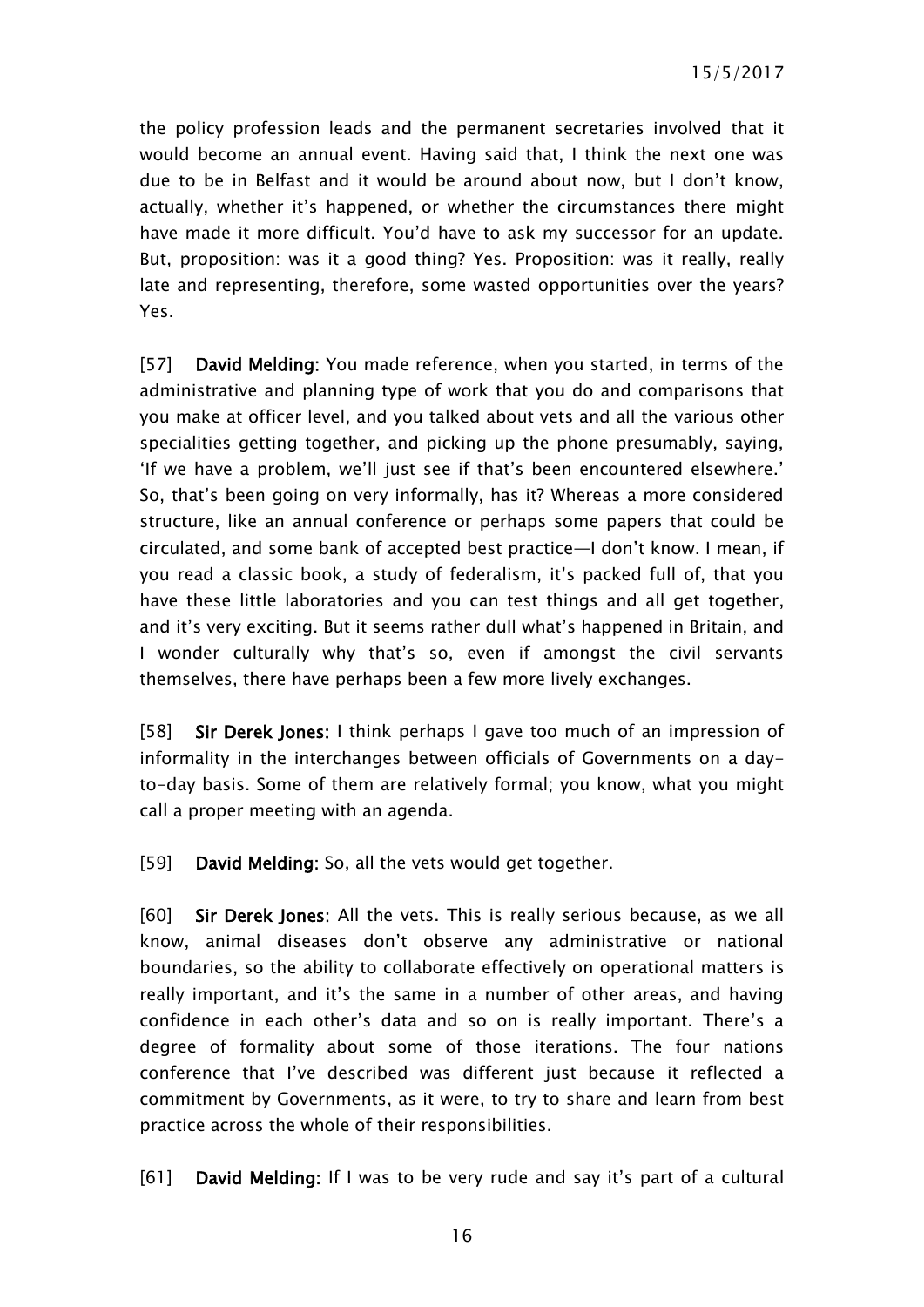problem: you're prepared to see the advantages of the capacity and long experience that is in Whitehall, but Whitehall—some departments excepted are not always so keen to look at the smaller laboratories for best practice. Is that part of the issue?

[62] Sir Derek Jones: Probably. On that occasion, no. There was a genuine willingness for everybody to be willing to learn from everybody else. I wouldn't need to explain to you why, but the devolved Governments actually have some of the best stories to tell in terms of policy innovation everything from a children's commissioner to 5p for a single-use plastic bag, where, I think, the Whitehall Government was probably the last of the four to legislate for it. So, on that occasion, no, but then it was, up to a point, a selfselected group, I suppose, of policy profession leads who were, arguably, not going to be typical of every policy division within Whitehall. We're talking about where—I guess it's human nature—there might be a tendency to think, 'Well, because we're big Government then we've got all of the answers,' and that is not true.

[63] David Melding: If we enter the more explicitly political side of things, the Joint Ministerial Committee is the main way that things, I suppose, formally operate. And, you know, that's had a remarkably sort of varied operation over 18 years, from being part of the heart—in the early years anyway—of the great move in the British constitution, then practically not meeting for years, and now kind of getting back on track. But we have heard—some gave evidence—that it's turn up and formally agree the communiqué, and pretty much led by the UK end. Is that fair? Has it found its role yet? In your observations of it, what would you say have been the high points and the low points, if there have been any of either?

[64] Sir Derek Jones: As a summary, I think perhaps it doesn't quite do the Joint Ministerial Committee justice—at least not in recent years. It did not meet, I think, for quite a while although I wasn't in—

[65] David Melding: I think it was three or four years, which is astonishing, really.

[66] Sir Derek Jones: I don't think I was in Government during that time. During my time as Permanent Secretary, it has met, and with more intensity, actually, particularly since the EU referendum result. And it is the heads of the Governments sitting around the table, which seems to me has got to be good in the context that we've been talking about, but it's not a decision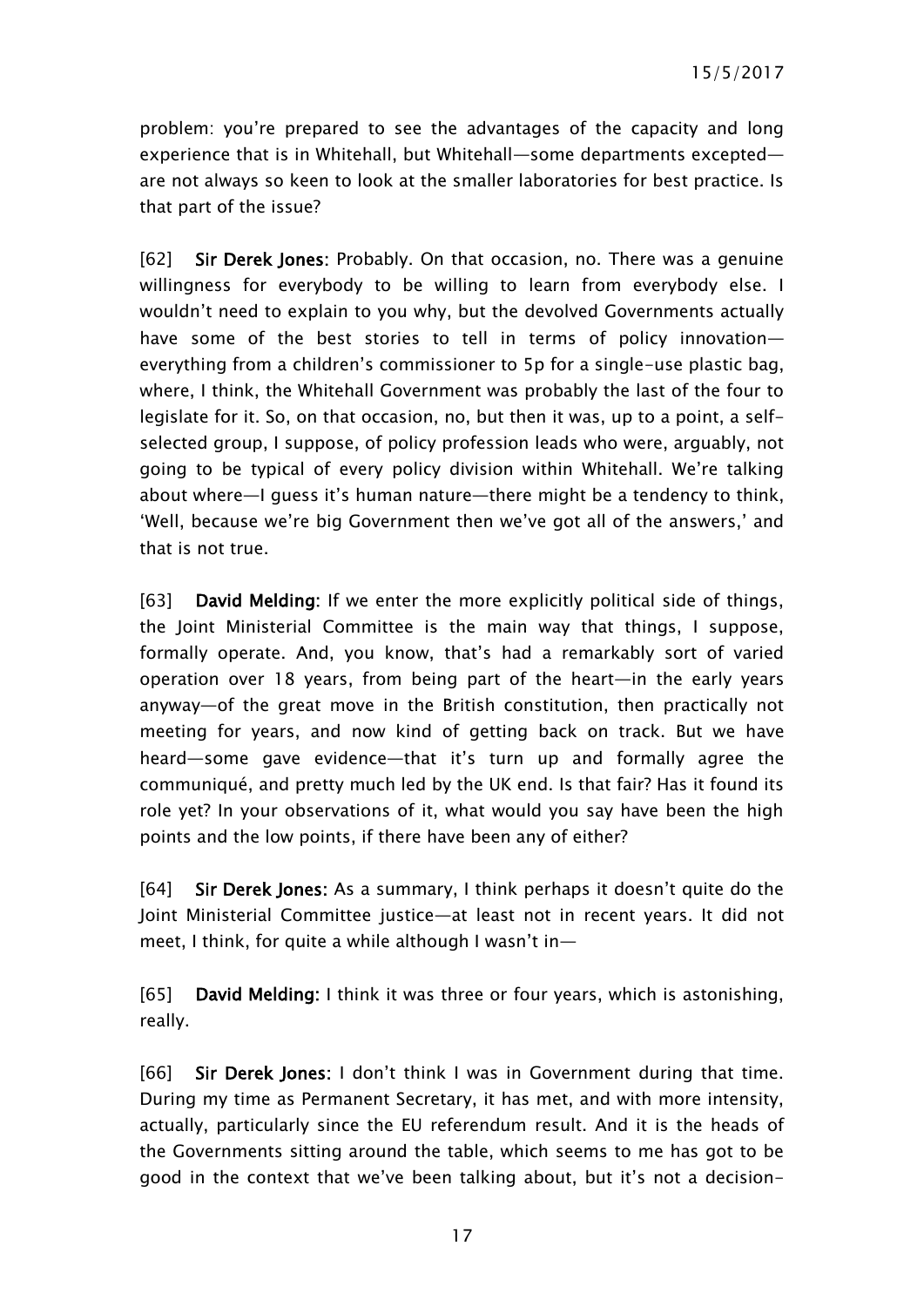making body and it is a place where those political leaders make clear their own positions and priorities. On some things, they'll note that those priorities are shared and on others they are not, and there is indeed a communiqué at the end.

[67] Lord Elis-Thomas: At the beginning or the end?

[68] Sir Derek Jones: I couldn't possibly comment. [Laughter.]

[69] Lord Elis-Thomas: It's released at the end, of course.

[70] Sir Derek Jones: There is a communiqué. So, that is, I think, a good thing, but that's the JMC plenary that we're talking about; it also has subcommittees that—. So, during the period of time when plenary wouldn't have met very frequently, I think the JMC for Europe would have met much more frequently, looking at European policy issues and trying to agree positions for forthcoming council or other meetings. There was a JMC domestic that could meet if plenary didn't, and a presumption that the finance Ministers' quadrilateral would also meet. And, again, that's had its ups and downs in terms of frequency of meetings. So, there's probably rather more activity under the JMC banner. There is a joint secretariat with officials from the four Governments, and so that's the heart of the network for official level discussions as well, supporting the political ones. But—

[71] David Melding: So, some of your-

[72] Sir Derek Jones: I was going to say that it's not a decision-making body. My own view is that it won't be sufficient by way of machinery of Government for what lies ahead in the UK.

[73] David Melding: So, some Welsh Government civil servants would be part of the JMC secretariat. And how senior would they have been? How high a priority would it get?

[74] Sir Derek Jones: People seconded to the secretariat are probably middle management, but bringing in senior level colleagues for the sherpa meetings to prepare agenda items, agree draft papers where necessary, and so on. So, it was not routine low-level business. Its limitations came from the format really, I think. As I say, I don't think the JMC, neither plenary nor its sub-committee modes, will be sufficient machinery—this is a personal view to manage what lies ahead after the UK leaves the EU.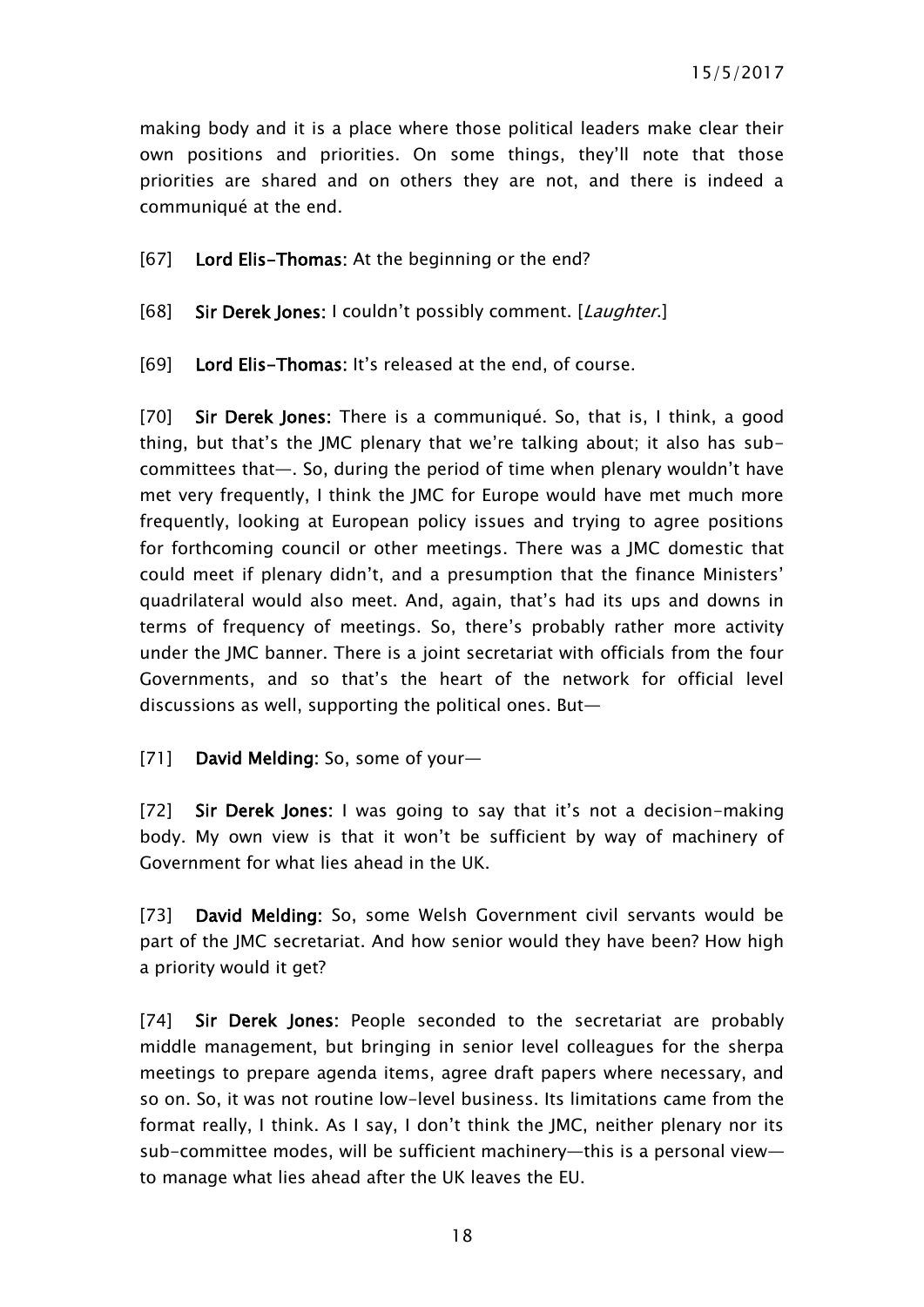[75] David Melding: Though it is interesting that most people who've had experience in this area do pick out JMC Europe, oddly enough, as the one that really did work. It had a reasonable basis of equality between the Governments and—

[76] Sir Derek Jones: There's a JMC not Europe-

[77] David Melding: I'm not sure if that was because the Foreign Office ran it, and had a cultural acceptance and experience of other Governments; who knows?

[78] The First Minister suggested that the JMC evolve into a sort of council of Ministers that would, at least in part, be a decision-making body. In particular, he's mentioned what are probably desirable UK frameworks, like environmental policy and agricultural policy. Is that the only way we could get that type of UK-wide governance now, which some argue is going to have to replace the European governance we had, as I said, in areas like the environment, for instance?

#### 15:15

[79] Sir Derek Jones: I would argue that I can't see, really, any practical alternative in some of those areas, which have, for a long time, been dominated by an EU framework, and agriculture and fisheries is usually the area that's quoted. But it's not just that area; so, regional policy, state aid subsidy and support for business, and possibly areas of employment and consumer protection. So, I can't really see any practical alternative to UK frameworks in those areas, which, with increasingly autonomous devolved Governments, would need to be UK frameworks arrived at through negotiation, or at least they should be. And that machinery doesn't exist at the moment. 'A council of Ministers approach' is sometimes the phrase that's used to describe something more like a ministerial level decision-making body, rather than an exchange-of-views body. Whether it's a great idea to give it a European-sounding title, if you're trying to sell it, I don't know. But, yes, those could exist again at a very general, senior level, but really the business would be done at portfolio Minister level, and by official groups supporting them as decision-making bodies. I don't know. I can't tell you that that will happen; I think it should.

#### [80] **David Melding:** Thank you.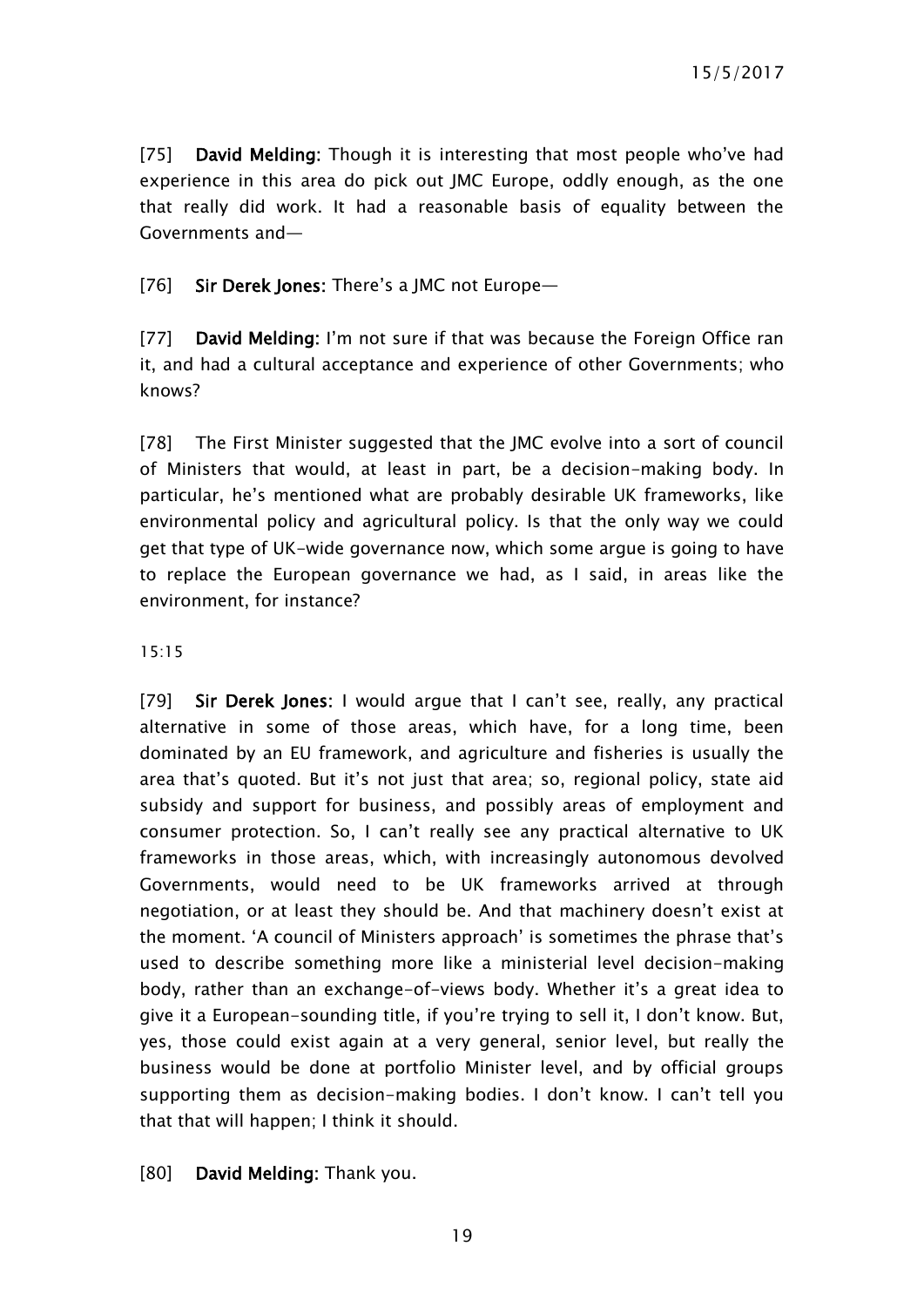[81] Huw Irranca-Davies: Thank you, David. Could I just ask, subsequent to David's questions, would it be right to say that there have been times when, at the JMC, the main JMC itself, particularly those times when it met very sporadically, or not at all for long periods, the whip hand on deciding when the meetings took place and what was on the agenda was always with the UK Government?

[82] Sir Derek Jones: Yes. I'm not sure I'd describe it as 'the whip hand', but the meetings would be convened by the UK Government to all intents and purposes.

[83] Huw Irranca-Davies: The reason I ask that is if it were to evolve to a council of Ministers, there'd have to be some substantial changes in the way the agenda was set, the regularity of meetings, the calling of those meetings, so that it wasn't in the hands of any—perhaps 'whip hand' is too strong a phrase—so that it wasn't in the gift of one member of that JMC to say, 'We don't need to meet, we'll come back in six months' time.'

[84] Sir Derek Jones: Well, I don't think things were ever quite that cut and dried, even short of describing it as the 'whip hand'. There was a joint secretariat, so it was perfectly possible for the other Governments to make proposals for when meetings should take place, and what the agenda items should be, to contribute to papers, to circulate papers. But, the Prime Minister was in the chair, so that was obviously a lead role. The JMC, it's already been agreed, will move geographically, as a first step. So, unless I've missed a meeting, I think the last meeting was in Cardiff, last time I was at it, in January. And the intention is that it should meet in the other capitals. You could draw up terms of reference for a council of Ministers that said things not just about rotation of geography, but rotation of the chair, that would describe what the decision-making processes would be and that could prescribe a timetable of meetings. All of those things would be administratively possible, but the absolutely crucial, inescapable thing is that there needs to be common political will for that to happen. And if there is, then I think it would be perfectly possible to pick what were thought to be the best of a range of possibilities for how Ministers would get together to address the need for these UK frameworks, and how groups of officials from the Governments would come together to support them.

[85] Huw Irranca-Davies: Thank you. Nathan.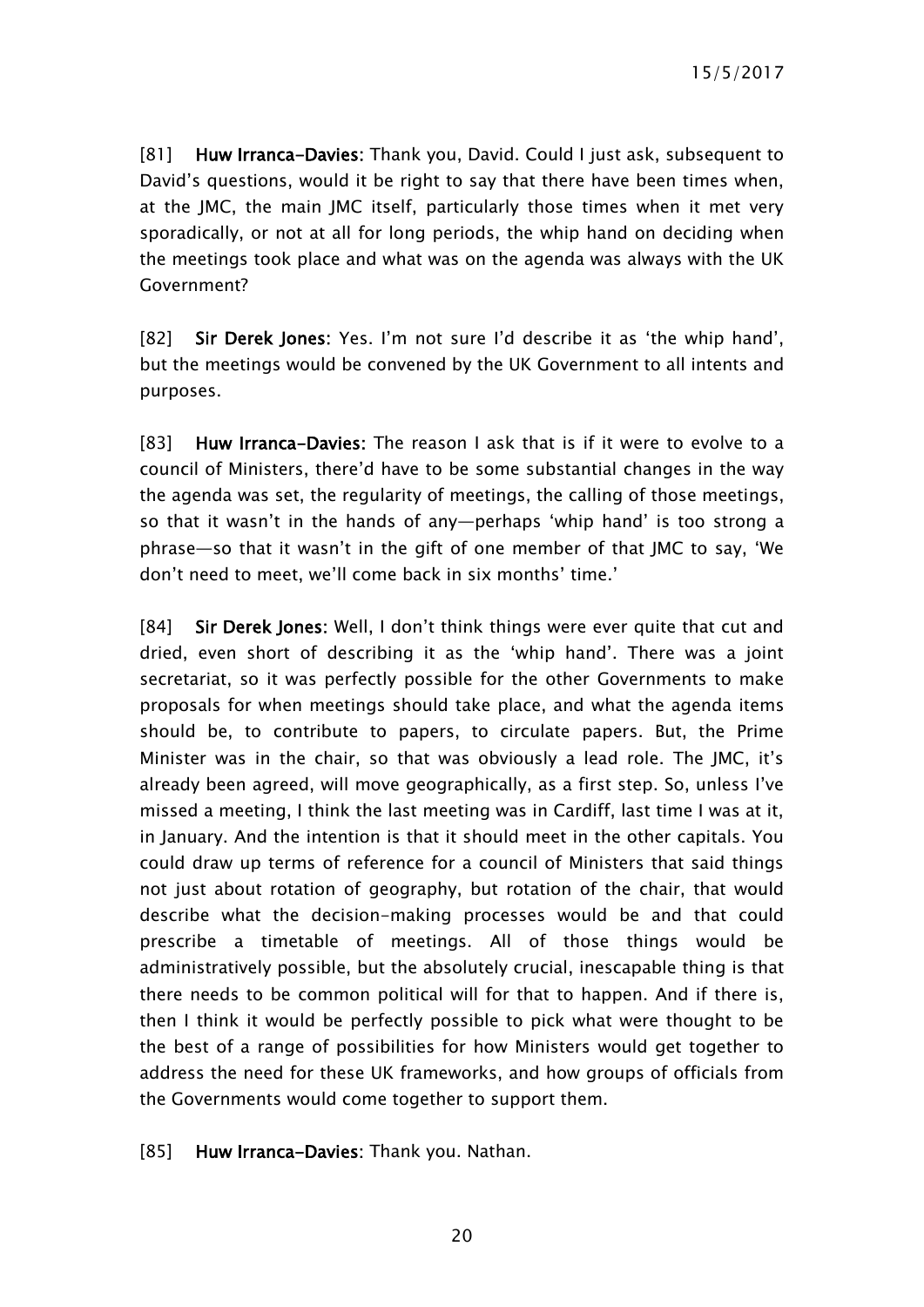[86] Nathan Gill: Thank you, Chair. Sir Derek, you've discussed the way in which Governments tend to work through the personal level, through relationships, and these kinds of meetings that happen very informally. I just wondered, on a formal basis, what kinds of discussions or meetings did you have before you retired regarding Brexit, Britain leaving the EU.

[87] Sir Derek Jones: We realised pretty quickly that we would need some new forms of iteration. So, I think, on the morning of the result, I had a telephone conversation with the Permanent Secretary in the Cabinet Office about what we were going to do. And before very long, we established a high-level group between the Permanent Secretary at the Department for Exiting the European Union, the Permanent Secretary at the Cabinet Office with responsibility for constitution and devolution, myself, and my opposite numbers from Northern Ireland and Scotland, and, sometimes, with the Treasury and/or the Foreign Office attending as well. And that was what you might call the senior-level group for discussing plans for Brexit, and also, actually, for issues like how the JMC might discuss the issue. And there were also working-level groups, with a sort of similar composition, but at director level, or director general level, supporting that work, and also, again, the work of the JMC sub-committee on exiting the EU. So, not a massive amount of machinery, but set up quite quickly in the aftermath of the referendum result, and doing effective work. And at first, I was very reassured, actually, about the assurances that we were getting about sharing information and discussing issues before they were decided. By the time I was leaving, I was getting more disappointed with that process, and it was proving difficult, actually, for the exchanges and discussions of options for negotiating positions and so on to be shared between the Governments. No doubt, a lot has happened now, since I've left—I'm not up to date.

[88] Nathan Gill: Why do you think there may have been a breakdown there? Do you think it was just because of the confidentiality needed, or just—?

[89] Sir Derek Jones: I wouldn't call it a breakdown. And, again, at perm sec level we met, discussed very frankly, but, ultimately, these are decisions for political leadership, the extent to which negotiating positions will be shared or retained for a bit longer, or the extent to which a piece of analysis is or isn't ready to be shared. And I was becoming concerned at the pace of that, given that two years will be a vanishingly short period of time.

[90] Nathan Gill: Do you feel that there is a danger that Wales will be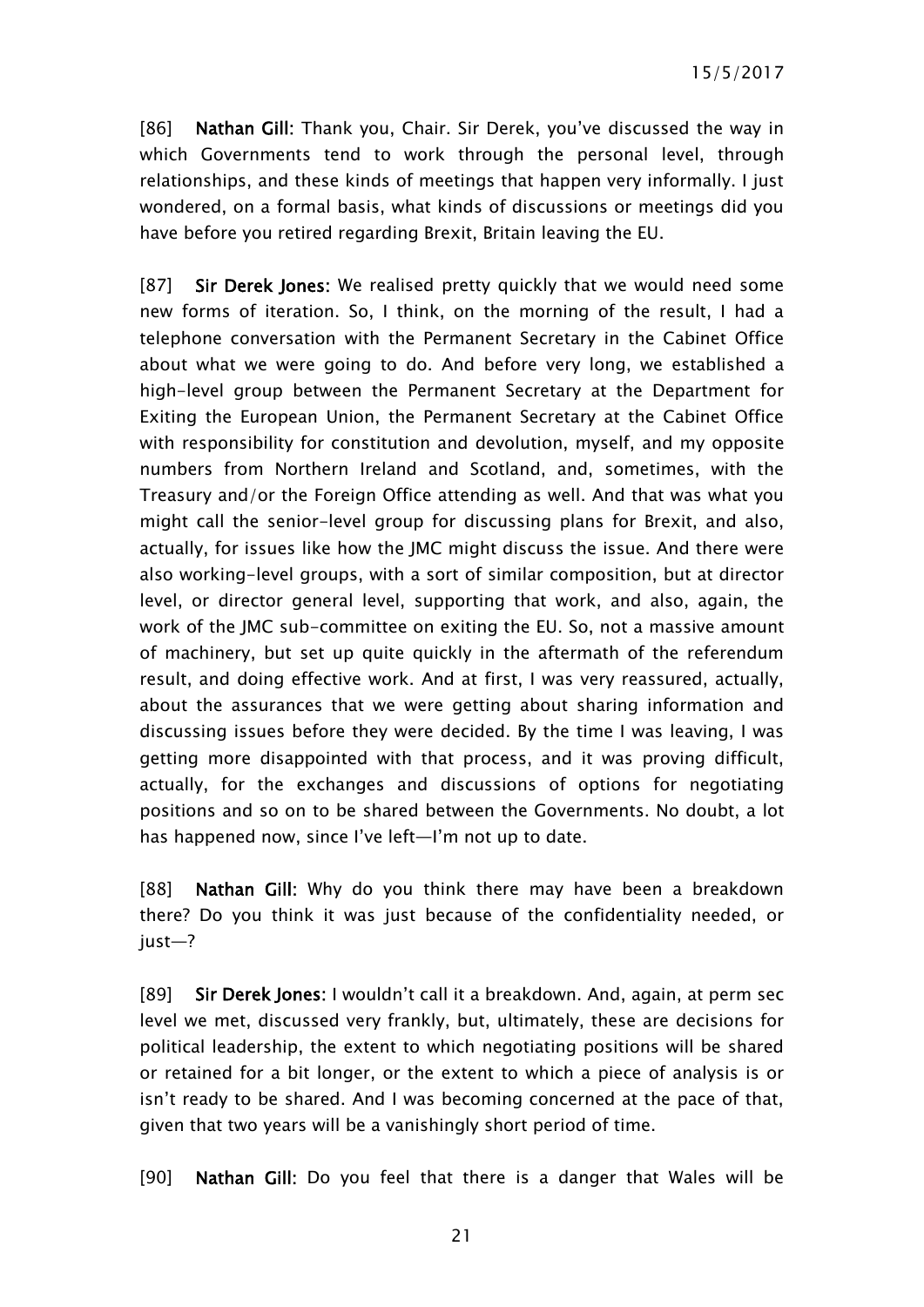marginalised in many of these discussions, or the voice of Wales will be marginalised now?

[91] Sir Derek Jones: I think there's always a danger of that, and it's partly up to us to make sure it doesn't happen.

[92] Nathan Gill: Okay. I'd agree with that, actually. And just going on to the JMC—and you've had quite a bit of discussion with my colleague David Melding about this—you mention that the JMC won't be sufficient for what lies ahead. What do you think we should replace the JMC with, possibly, or how can we strengthen the JMC to make it sufficient for what we do need? And I know the First Minister has mentioned several times about the need for a UK single market in order for this levelling of the playing field; how do you think that that could actually happen, and do you think it's necessary for that to happen?

[93] Sir Derek Jones: I'm not sure there's an awful lot I can add to what I've said. There could well still be a role for something that strongly resembled the JMC, in that it would be a getting together of the First Ministers of all of the Governments. And that being so, then you can assume that you're not going to have an awful lot of time, and it'll be high-level strategic discussion. What I think doesn't exist, and will need to exist, is something that is more like decision-making bodies at ministerial and official level, looking at the particular areas of policy and Government business that will need to be addressed. I mean, on something like agriculture, which is devolved, you could say, 'Well, everybody can get on with their own thing'. But I think the reality is that all the UK Governments will see, not just benefit—there'll be a sort of an essential need for some agreements about cross-border activity when it comes to agriculture and fisheries, but similarly in those other areas I mentioned of regional employment and industrial policy. They used to exist, before the EU frameworks took them over. So, those sorts of things, in my view, will need to be recreated.

- [94] Nathan Gill: That's very good. Thank you very much.
- [95] Lord Elis-Thomas: Can I just come in very quickly there?
- [96] Huw Irranca-Davies: Dafydd, please.

[97] Lord Elis-Thomas: Thank you very much for reminding me that they existed before, because I do remember them and I think it's important that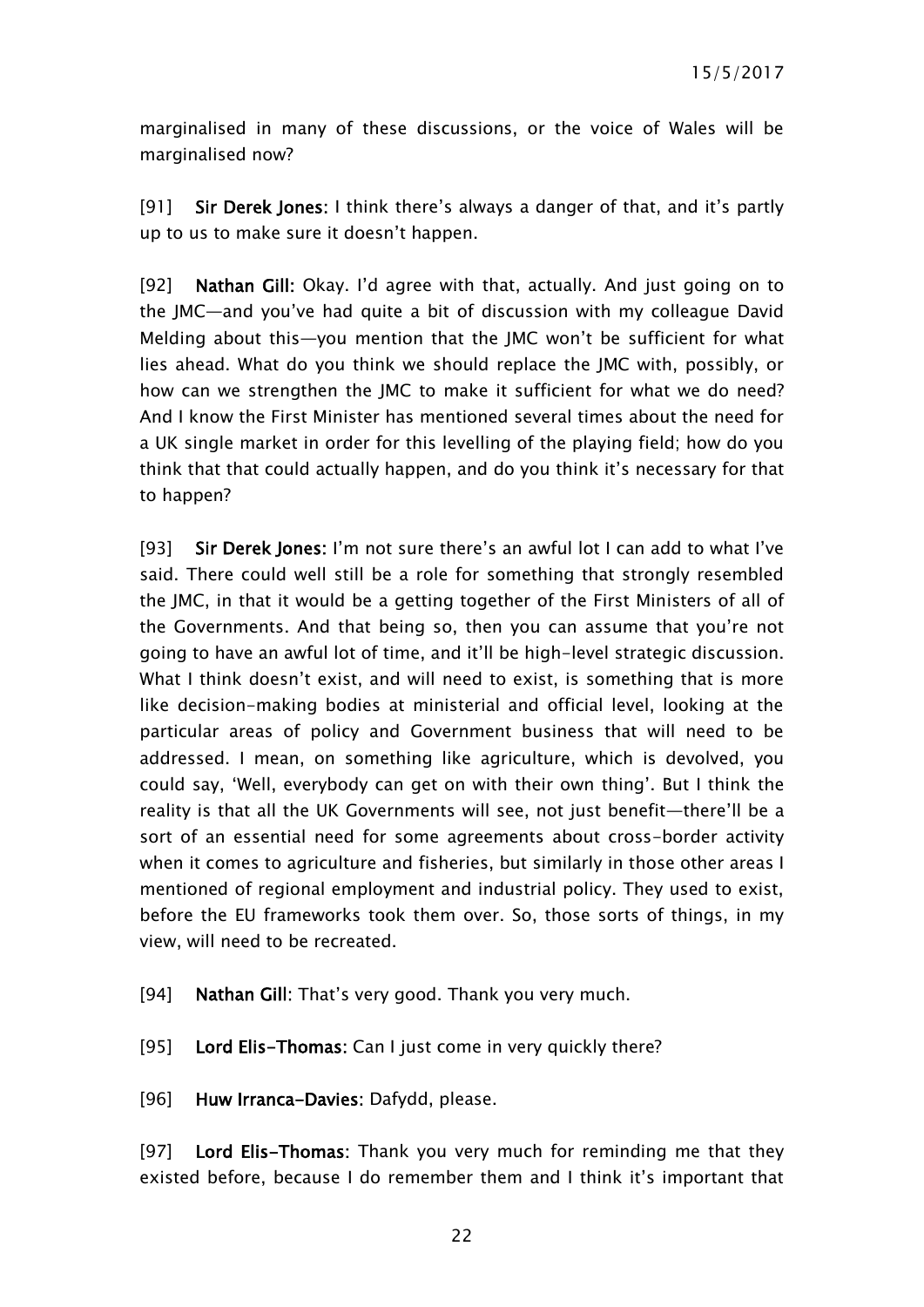we should understand that there is a UK history of a common UK market in policy terms, which did operate previously. I don't know how we restore that.

[98] Sir Derek Jones: They did. They didn't operate free of rows and arguments. I can well remember, having come back from Whitehall to Wales, if I was pursuing what I perceived to be the Welsh interest in terms of an inward investment proposal or whatever, half of the time what I was trying to do was get ahead of the opposition from across the border. So, you know, these things are not ever going to be simple and straightforward, but I think that to create the machinery to devise guidance and rulebooks, and then have political leadership and civil service back-up in implementing them—I can't see any alternative to that being done.

[99] Lord Elis-Thomas: Very quickly, what concerns me is that sentence—I think it's paragraph 4.2 in the UK Government White Paper, with the blue cover—which talks about the transferring of the frameworks from the EU to the UK Government. I get the impression that there is a wish to retain them at that level as defined by the UK Government, rather than negotiated between the administrations across the UK.

[100] Sir Derek Jones: Well, step forward argument the first, I think, which will be in that area, as it were, in principle. That's before even looking at some of the specific cases. I think Welsh Government position, when I was in it, was that where matters are devolved, they are devolved. The fact that policy or operations have been taking place in Brussels but no longer will be means that they will then be part of the devolved competence. Not everybody shares that view, so I think there will be argument and debate about that.

[101] Huw Irranca-Davies: Sir Derek, we've just got a couple of minutes here, I wonder if we can ask you: we've spent a lot of time looking at the JMC—for us, this is fascinating—how it works and how it works best. In the sort of changes that you've described towards—let's call it for a moment a 'council of Ministers', but whatever name it goes under, with a rotating chair, with more agreed agenda setting, perhaps more proactive and long-sighted rather than purely reactive or declamatory—. To do that, would you see that—and I know that you're eminently diplomatic in your language, but is that just a natural evolution? You've already said that you probably think it's essential, bearing in mind where we are now with the constitution and with Brexit, but is it just a natural progression or is it something radical?

[102] Sir Derek Jones: I don't think it's either, in that I don't think it's a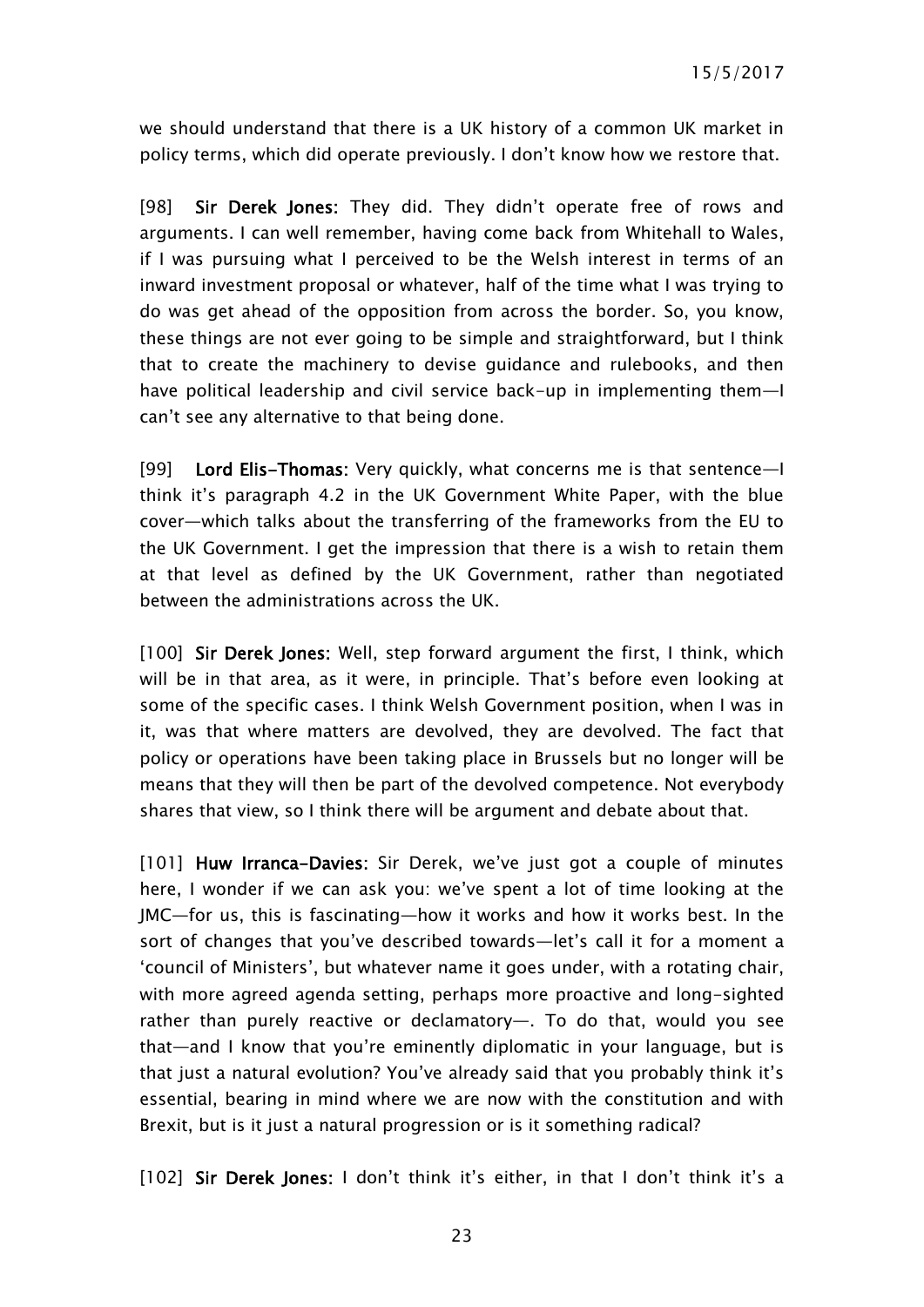natural progression in the sense that everybody can relax and it'll more or less happen automatically. I don't think that's the case. Everybody is so busy and, if I were part of the UK Whitehall civil service, or if I were a Permanent Secretary in a Whitehall department, I might be thinking, 'Oh, Derek, come on, really? Look at what we've got to do—that is quite enough, thank you very much, without having to invent a whole load of new meetings for our Ministers, who haven't got time for it anyway, not that we've got time for it ourselves.'

[103] So, I don't think it's a natural evolution in the sense that it is bound to happen or it will be easy to do. On the other hand, I genuinely think it's inevitable. I think, as time goes on, it will become common to see that we can't really govern the UK effectively in some of these areas, unless we introduce some new mechanisms that just don't exist at the moment.

15:30

[104] Huw Irranca-Davies: You disarmed me very well then by saying that it was neither of the two propositions I was putting forward. My final question: we talked about the issue of the change within Whitehall in terms of awareness of where we are with the constitution and devolution, do you give any merit to the idea of some sort of auditing of how well the performance of engagement between Governments and civil service actually works? Is it possible to do? Is it desirable to do such a thing, either in qualitative terms to report annually on how it is working, or some quantitative way? Do you think there's any merit in that, to reflect, to look back and say—.

[105] Lord Elis-Thomas: I think you could do this directly and you'd be very good.

[106] Sir Derek Jones: Thank you very much, Dafydd, for the vote of confidence. I'm not sure 'audit' as a word would capture it in that it implies, sort of, counting up numbers, precision, maybe a degree of challenge. So, I'm not sure about that as a descriptor, but, on the other hand, it's unarguable, I would have thought, that this committee, for example, would want to keep a very close watch on the developments in these areas and be able to satisfy itself and not just this committee. I would have thought, actually, there would be similar considerations in committees in Parliament. So, given what you're talking about is inter-governmental relations moving through an unprecedented period in the UK's history, that might be a basis for collaborative work between parliamentary committees in all of the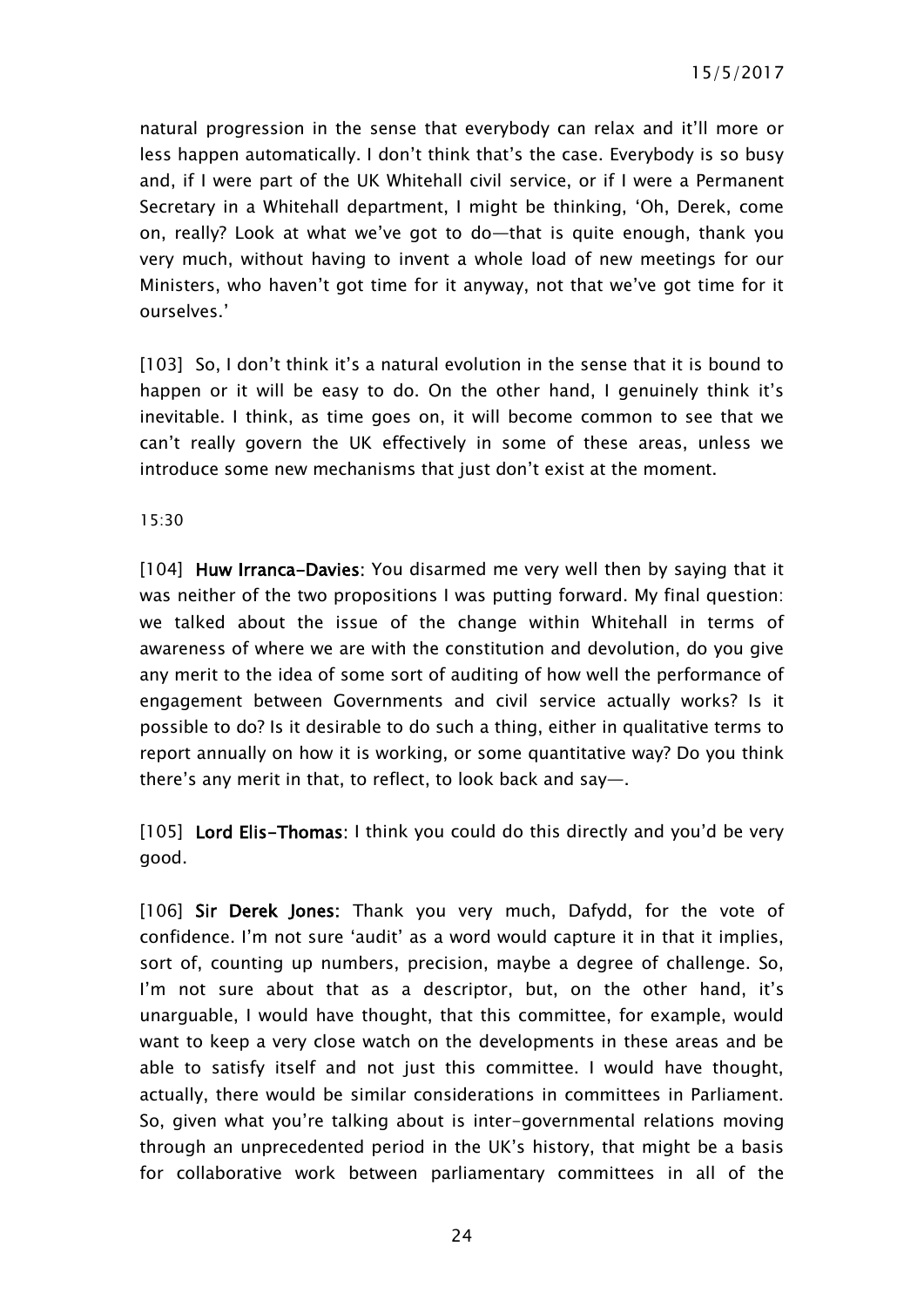Parliaments, or at least in some of them, depending if there was agreement. I'm not sure that—. I suppose the other consideration I'd have as an administrator is cost: cost and time and opportunity costs. So, in times of shrinking resources within civil service departments, it's always going to be, 'Well, if we do this we're not going to do something else.' So, I'd also be asking the question, 'What is the most economical way in which this committee or Parliament could keep up with development and satisfy themselves about the development of inter-governmental relations?'

[107] Huw Irranca-Davies: David, you wanted to-

[108] David Melding: I was going to say that at an European level what we've had over important areas of public policy is shared Government and it is a challenge to see how that's going to be replicated at a British level, so that shared government can go on. It seems to me there are some lessons in the JMC in the way things have been done but we need to really improve the game. And if we don't have robust governance of, you know, shared Government then it's difficult to see how we're not going to have a bumpy ride in the UK with all Governments, really, and the legislatures getting a bit more caustic, perhaps, sometimes, in how all this is operating.

[109] Sir Derek Jones: I'm trying to think if there's a bit of that I can disagree with, but-. [Laughter.]

[110] David Melding: Because shared Government in the British mind is not an awfully easy concept, is it? We devolve—there's the line. That's your responsibility.

[111] **Sir Derek Jones:** Even that is from here to there and involves a sort of presumption of hierarchy despite equal democratic legitimacy and so on. I agree—the concept of sharing decision making isn't hugely at large but I'm sticking to my proposition that I find it very difficult to think of how, in practical terms, over time we would get by without some significant improvement in that kind of machinery of government.

[112] Huw Irranca-Davies: Sir Derek, you've been very generous with your time and we've run over as we've taken your evidence. Are there any other issues that you think we haven't covered that you'd like to add to?

[113] Sir Derek Jones: No, thank you. [*Laughter*.] It seems like a pretty good and comprehensive coverage of the ground, Chair. It's been a pleasure to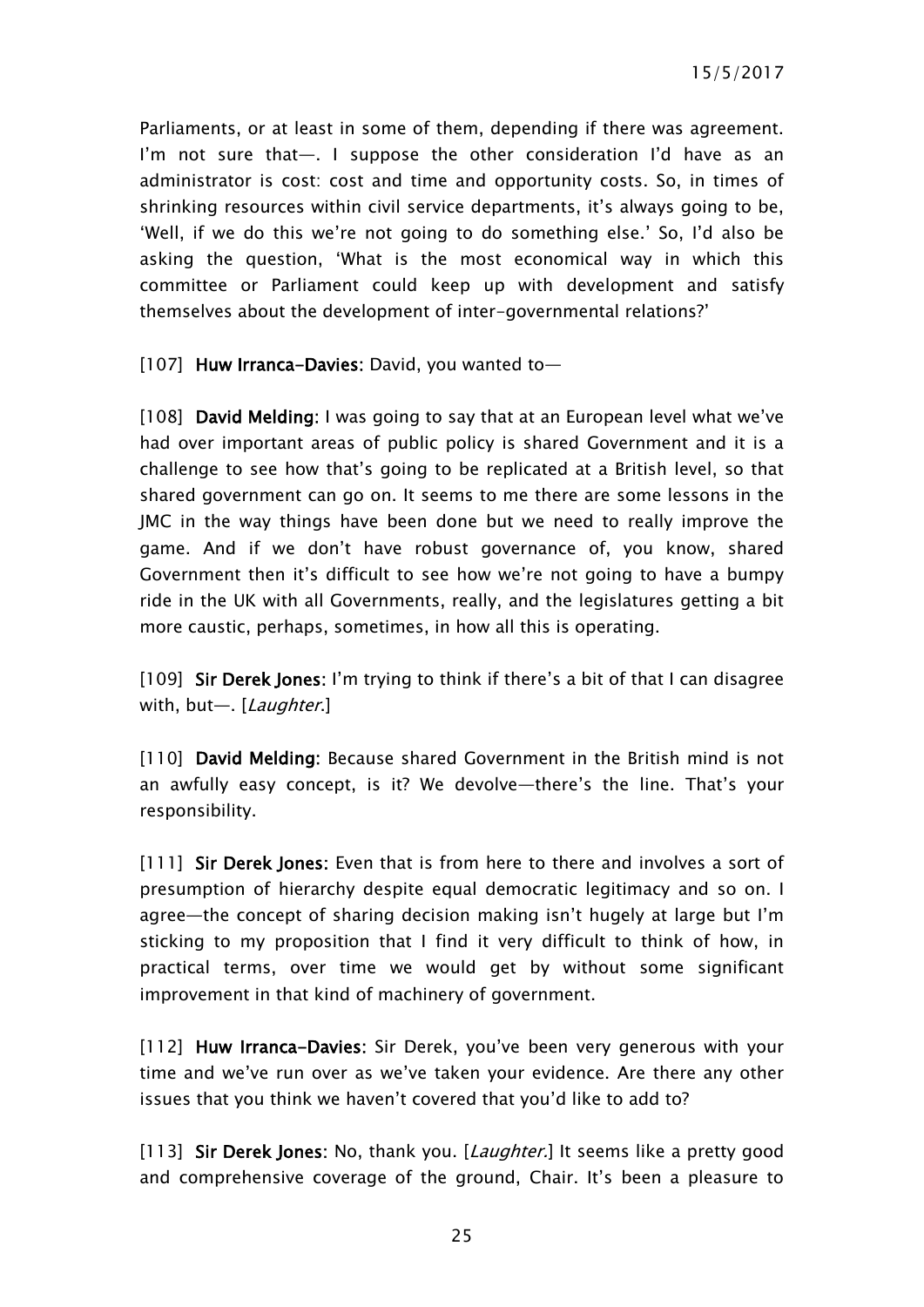come and try and contribute something to your programme.

[114] Huw Irranca-Davies: Well, thank you, Sir Derek, on behalf of the committee. It's been very useful, I'm sure, and we'll discuss it afterwards in private session. But thank you very much for giving us evidence. We'll send the transcript to you as per normal so you can check for accuracy in case we misconstrue any words that you've said.

[115] **Sir Derek Jones:** Just like the old days.

- [116] Huw Irranca-Davies: Not that it ever happens.
- [117] Sir Derek Jones: I'll have to do it myself on this occasion.

[118] Huw Irranca-Davies: Thank you very much indeed.

[119] Sir Derek Jones: Croeso-you're welcome. Thank you.

15:35

# <span id="page-25-0"></span>Offerynnau nad ydynt yn Cynnwys Materion i Gyflwyno Adroddiad arnynt o dan Reol Sefydlog 21.2 na 21.3

## Instruments that Raise no Reporting Issues under Standing Order 21.2 or 21.3

[120] Huw Irranca-Davies: For the committee's purposes, having closed that part of our deliberations this afternoon, we'll move on now straight away to item No. 3.

[121] Huw Irranca Davies: Wyt ti'n Huw Irranca-Davies: Are you leaving? mynd? Diolch, Dai. Thank you, Dai.

[122] Huw Irranca-Davies: We move on to item No. 3, instruments that raise no reporting issues under Standing Order 21.2 or 21.3. We have, under paper 1, a statutory instrument with a clear report—the Town and Country Planning (Environmental Impact Assessment) (Wales) Regulations 2017. Do we have any comments from committee members or are we happy to note? Happy to note. Thank you and agreed. Thank you.

15:36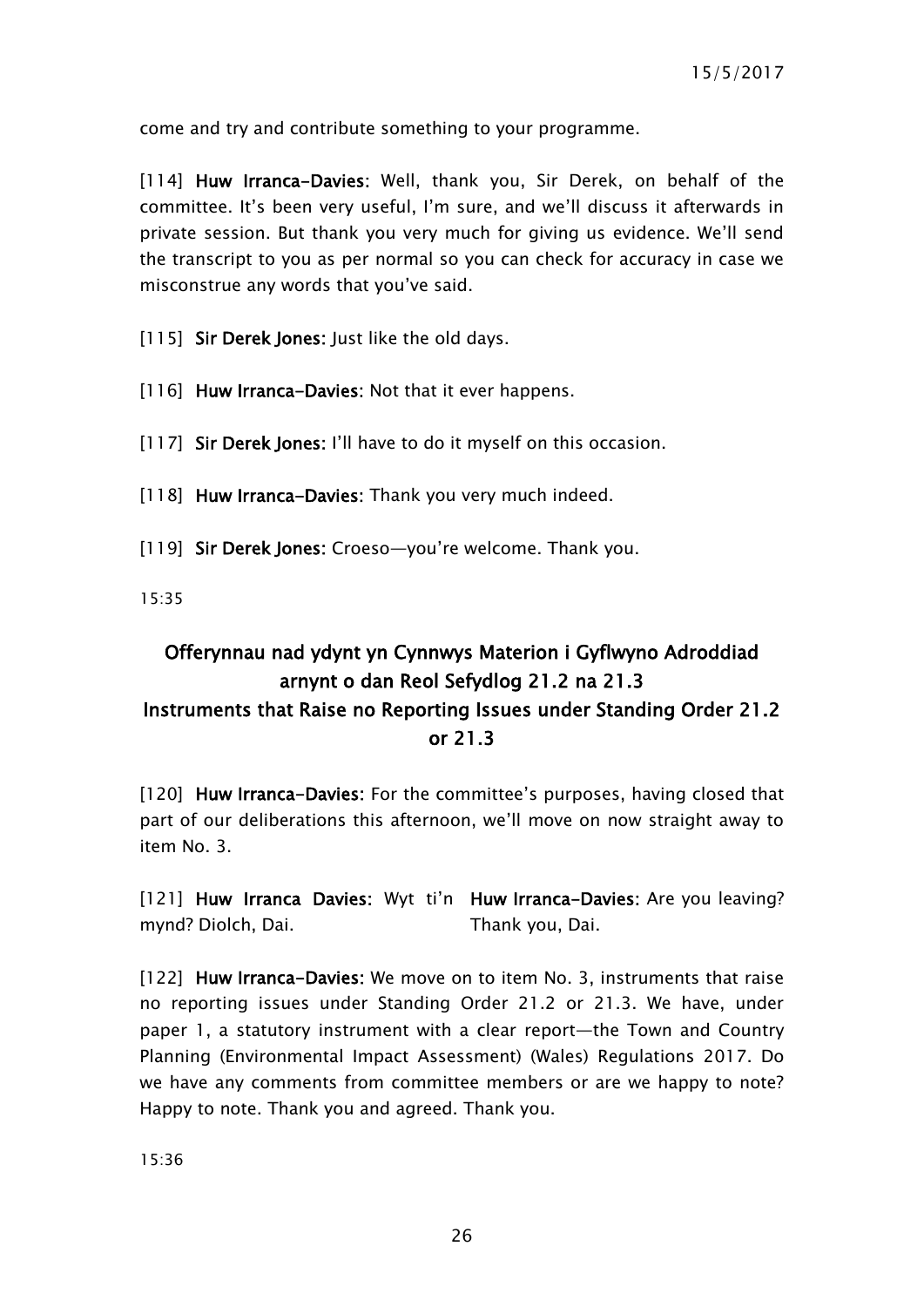# <span id="page-26-0"></span>Offerynnau sy'n Cynnwys Materion i Gyflwyno Adroddiad arnynt i'r Cynulliad o dan Reol Sefydlog 21.2 neu 21.3 Instruments that Raise Issues to be Reported to the Assembly under Standing Order 21.2 or 21.3

[123] Huw Irranca-Davies: We move on to item No. 4, instruments that raise issues to be reported to the Assembly under Standing Order 21.2 or 21.3. We have there one negative instrument—SL(5)090, the Education (Postgraduate Master's Degree Loans) (Wales) Regulations 2017. These regulations provide for the making of loans to students who are ordinarily resident in Wales for postgraduate Master's degree courses that begin on or after 1 August 2017. To qualify for a loan, a student must be an eligible student. Broadly, an 'eligible student' is if that person falls within one of the categories listed in Part 2 of Schedule 1 and also satisfies the eligibility provisions in Part 2 of the regulations. These apply to students ordinarily resident in Wales, wherever they study on a designated course in the UK. Now, our lawyers have highlighted some technical and merits points for reporting to the Assembly in relation to human rights and equalities issues. Gareth, are you going to say a few words on this for us?

[124] Mr Howells: Diolch. I'll just summarise the main issues that arise in the draft report you've received. So, these regulations set out the rules on loans for Master's degree courses. The regulations tell you who can apply for a loan and who cannot apply for a loan, and one of the groups of people who cannot apply for a loan are those aged 60 years and over. So, all of our subordinate legislation must comply with human rights law and we scrutinise these to secure compliance with the European convention on human rights. As Huw said, we've identified one possible issue. Article 2 of protocol 1 to the convention sets out the right to education. It's one of the human rights in the convention. Firstly, there's no breach of that right to education here. There is no human right to a Master's degree loan. But, there is article 14 to the convention, and article 14 says that human rights must be enjoyed 'without discrimination'. Although there's no breach of the right to education here, this whole issue is within the field of education and that's enough to bring article 14 into play.

[125] So, the upshot of this is that, once the Welsh Ministers have decided to provide for these Master's degree loans, they cannot discriminate when actually providing the loans. So, the question is: do these regulations discriminate against people aged 60 and over by denying them Master's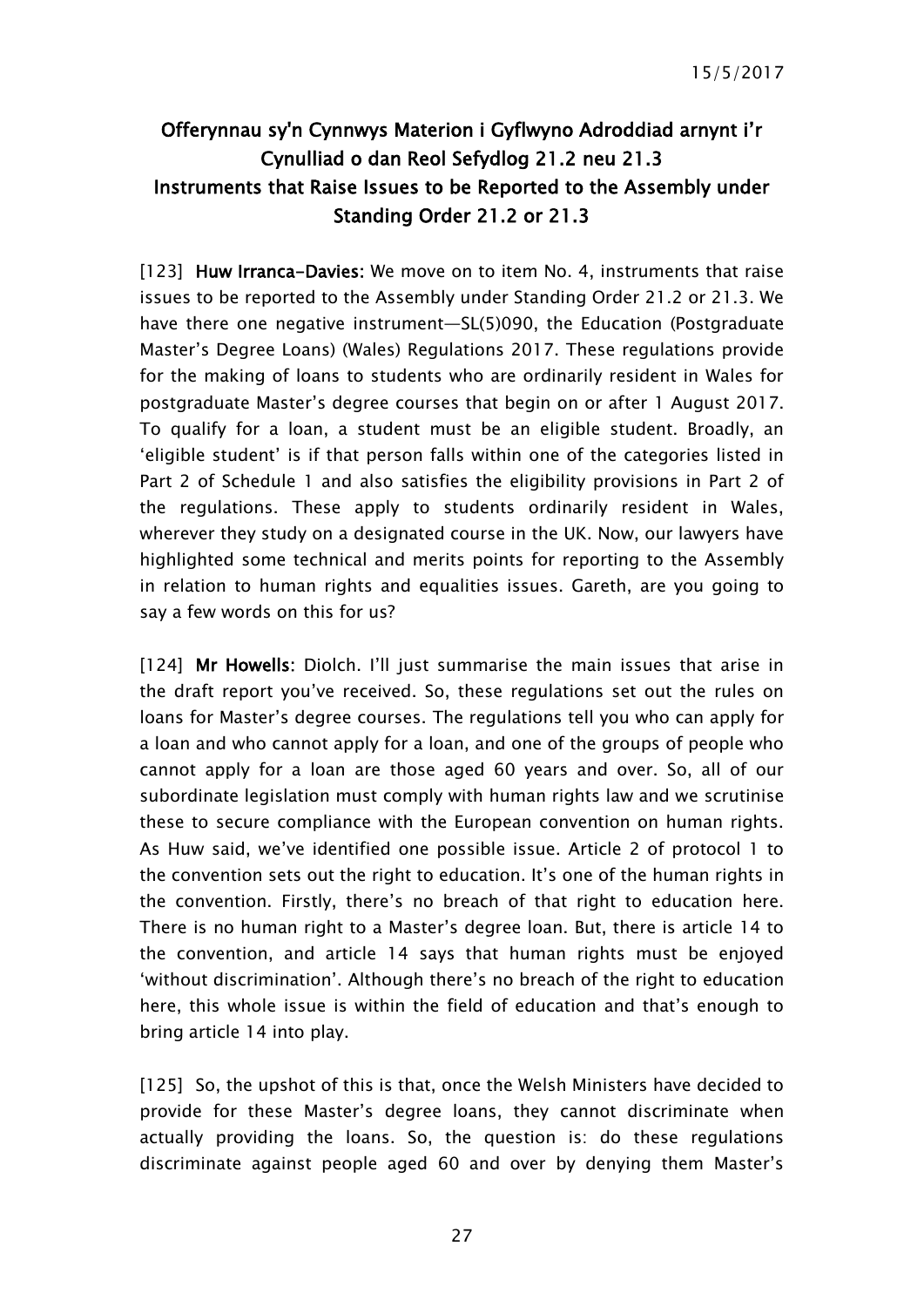degree loans? The answer to that question depends on whether you can justify denying the loans to people aged 60 and over. If the rule can be justified, there's no discrimination under article 14. So, we've simply asked the Welsh Government to set out why it feels it can justify this cut-off age of 60.

[126] Just to note, the explanatory memorandum that goes with the regulation says,

[127] 'A person aged 60 years at repayment can be expected to repay 87 per cent of the loan'.

[128] Now, 87 per cent sounds like quite a reasonable repayment rate, so it's difficult to see how you can justify a cut-off point of 60. I accept there may have to be a cut-off point somewhere, but I think the committee needs a bit more information around that 87 per cent repayment rate to see if 60 is a reasonable cut-off point.

[129] Huw Irranca-Davies: And, Gareth, I assume we haven't heard yet from the Cabinet Secretary as to the explanation and justification.

[130] Mr Howells: No. The Government is working on a response.

[131] Huw Irranca-Davies: Okay. So, if we haven't got it now, we hope to have it next week.

[132] Mr Howells: Yes.

[133] Huw Irranca-Davies: There we are. Were you able to identify what the timescale is on this?

[134] Mr Howells: I think we are halfway through the 40-day period at the moment. These are negative instruments.

[135] Huw Irranca-Davies: Okay, there we are. Thank you very much for that explanation, Gareth. So, if the committee is content, we will await the response from the Government as to their justification on how this complies with article 14 on no discrimination against the actual provision of this postgraduate Master's loan. Thank you, Gareth. Are there any other comments or are you happy with that?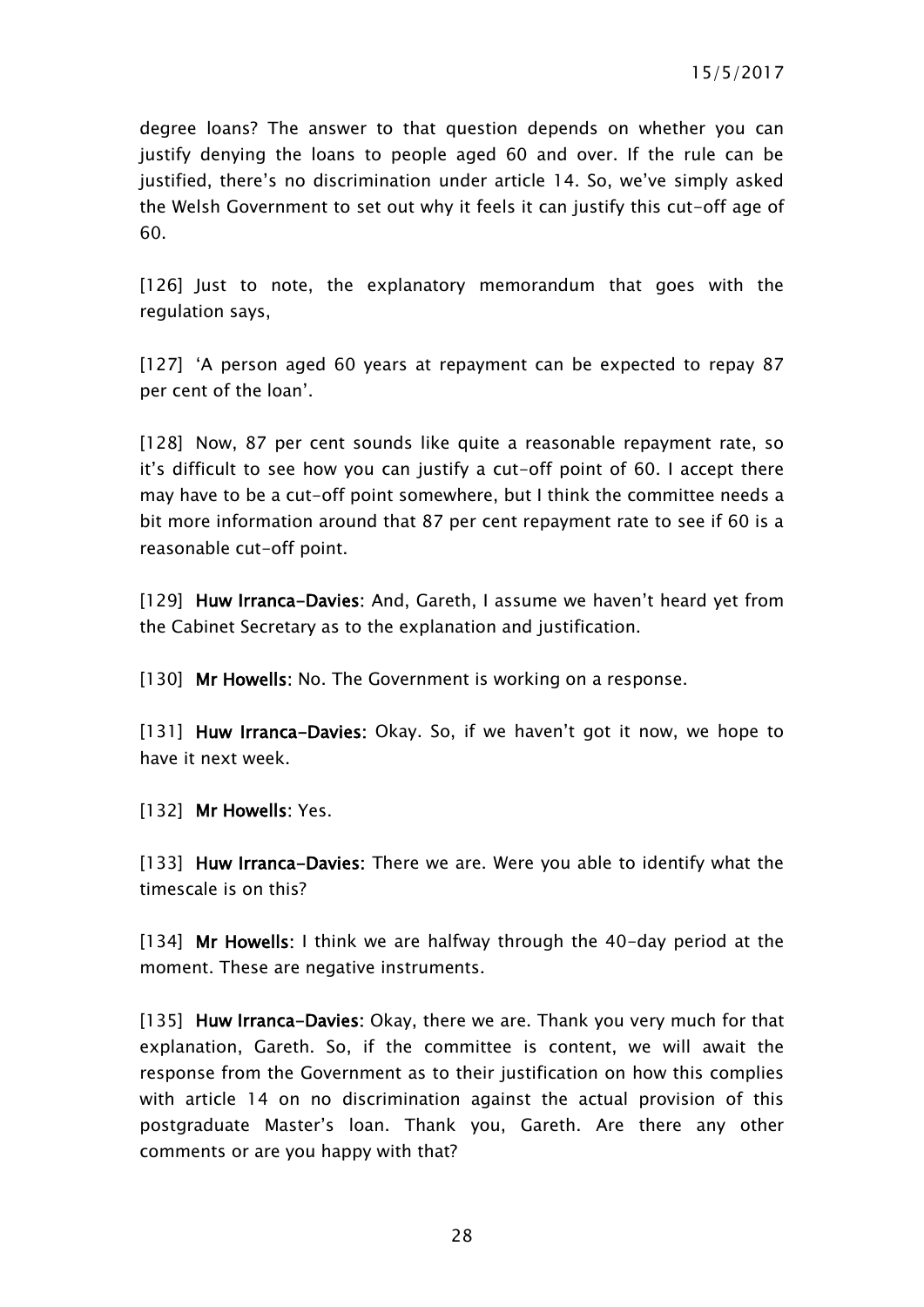[136] David Melding: I think it's a very clear report, which someone could see on our website and would have a chance of understanding it. So, I think it's very helpful that we are maintaining those clear English standards.

[137] Huw Irranca-Davies: There we are. Thank you very much.

[138] Mr Howells: And there's a second point as well on the same revelation—a different point. So, the default rule is that you can apply for a loan up to £10,280. But there's a sub-rule if you are an eligible prisoner applying for a loan to carry out a Master's degree course. The regulations say the maximum loan for an eligible prisoner is the lower of (a) the course fee, or £10,280. So, if the course fees are £11,000, the maximum is £10,280—so far, so good. But the explanatory memorandum and the explanatory note that come with the regulations say that the maximum loan for an eligible prisoner is the amount of the fee for the course. So, that conflicts, because that says if the fee is £11,000, the eligible prisoner can apply for a fee up to £11,000.

[139] Huw Irranca-Davies: So, it's contradicting itself.

[140] Mr Howells: There's an inconsistency between what the regulations say and what the explanatory memorandum and explanatory note say around eligible prisoners and the maximum amount of the loan. And, again, we've asked the Welsh Government to clarify that inconsistency.

[141] Huw Irranca-Davies: Very good. Dafydd.

[142] Lord Elis-Thomas: I met an MA student on Friday. So, I think it's extremely important that we always have a—

 $[143]$  Pam oeddwn i'n Saesneg? Mae'n ddrwg gen i. Mae'n apologise. I think it is very important bwysig ein bod yn gallu cadw golwg that we can keep a close eye on these ar y materion hyn ac ar ddiogelu issues and seek to safeguard equality hawliau cyfartal i bobl, beth bynnag for people whatever their situation is yw eu sefyllfa nhw ynglŷn a ffioedd. in terms of fees. Thank you. I just am Diolch yn fawr. Jest cefnogi ydw i. Why was I speaking English? I do just supporting that point.

[144] Huw Irranca-Davies: Thank you very much. Now, very importantly, from our committee's deliberations on this point of view, whilst we can wait for the response from the Government and discuss that next week, we do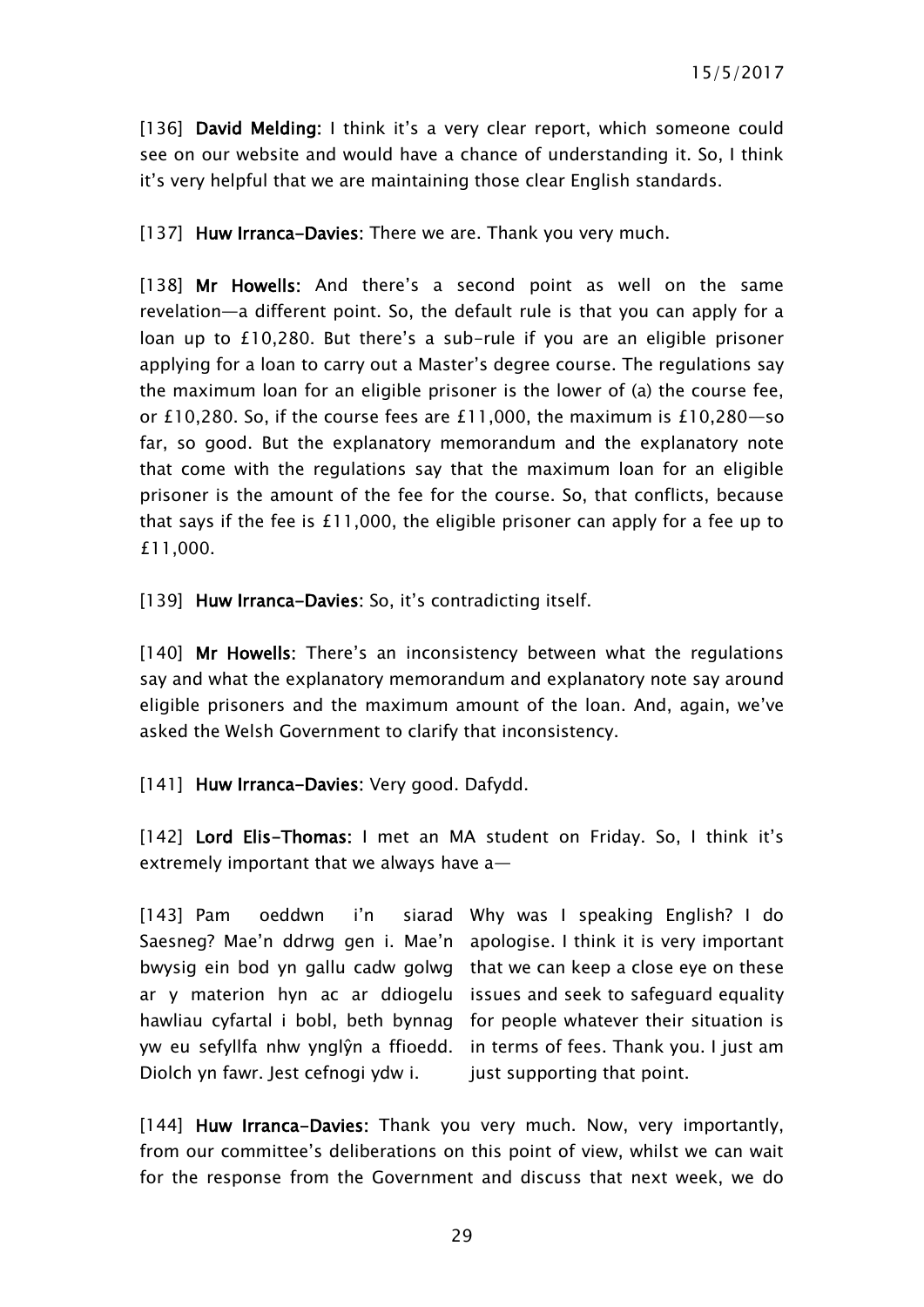actually need to formally note the report that we have on this particular negative instrument—it's a 'formally note'. So, if you are content, we formally note the report that we have in here, and we await the Government's response, hopefully next week, on both items. Thank you, Gareth, very much.

15:43

# <span id="page-29-0"></span>SL(5)102—Rheoliadau Asesu'r Effeithiau Amgylcheddol (Gwaith Gwella Draenio Tir) (Diwygio) 2017 SL(5)102—The Environmental Impact Assessment (Land Drainage Improvement Works) (Amendment) Regulations 2017

[145] Huw Irranca-Davies: We move, then, on to the next item, which is a joint negative instrument, SL(5)102—the Environmental Impact Assessment (Land Drainage Improvement Works) (Amendment) Regulations 2017. These regulations implement directive 2014/52/EU of the European Parliament and of the European Council amending directive 2011/92/EU on the assessment of the effects of certain public and private projects on the environment in respect of the land drainage works in England and Wales. Now, Assembly lawyers have identified one issue for report under Standing Order 21.2, which is that the regulations are made in English only. And I think we've been here before. So, Gareth, do you want to comment on this, please? Sorry, just to point out, Members will recall the committee agreed to write to parliamentary committees in Westminster responsible for the scrutiny of subordinate legislation following previous issues about joint and composite instruments being in English only. But this has been put on hold, until after the election and the establishment of new committees. At the moment, we don't have anybody to write to, in effect. But, Gareth, please.

[146] Mr Howells: Not much to add to that. These are regulations made jointly by the Welsh Ministers and the Secretary of State. They are laid before the Assembly and the Westminster Parliament and, as has become usual practice, they are in English only. So, there is no Welsh version of these regulations.

[147] Huw Irranca-Davies: Any other comments? Dafydd.

 $[148]$  Yr Arglwydd [Anhyglyw.] i ni eu cyfieithu nhw. Elis-Thomas: Lord Elis-Thomas: [*Inaudible*.] we translate them.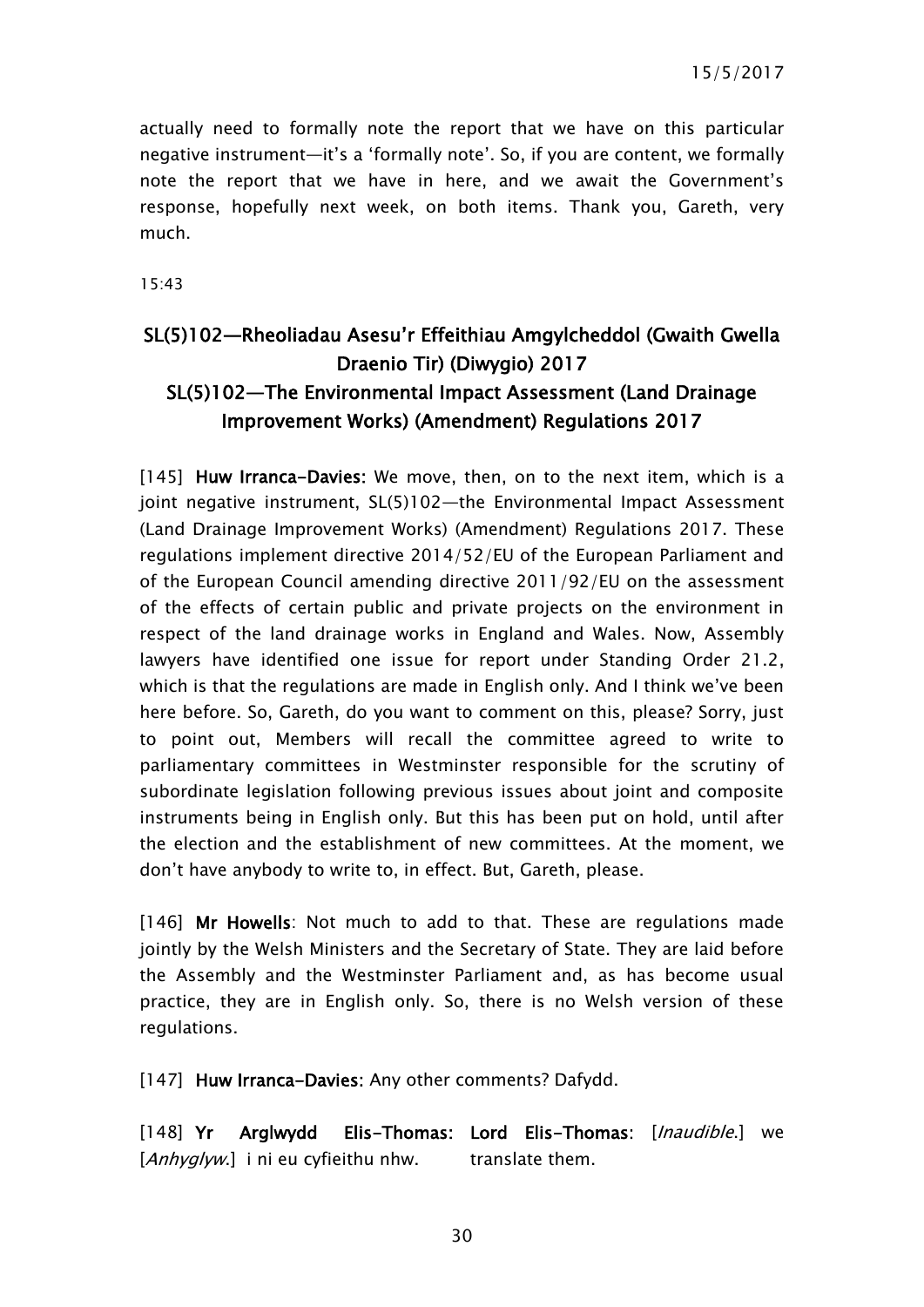[149] Mr Howells: Na, nid oes Mr Howells: No, there is no Welsh fersiwn Gymraeg

version

[150] 15:45

y fan hyn ar gyfer eu hystyried nhw consideration in this place. yn y fan hyn.

[151] Yr Arglwydd Elis-Thomas: Ac Lord Elis-Thomas: And there is no nid oes modd i ni eu cyfieithu nhw yn way for us to translate them here for

[152] Mr Howells: Fydden nhw ddim Mr yn ddeddfwriaeth wedyn. o flaen San Steffan a'r Cynulliad yma.

 $[153]$  Yr Arglwydd Wyddost ti beth, yr holl flynyddoedd, hadn't realised that. nid oeddwn i'n sylweddoli hynny?

credu, iddynt fod yn ddeddfwriaeth, legislation, the same regulations byddai'n rhaid i'r un rheoliadau fynd would have to go before Westminster Howells: They wouldn't be Rwy'n legislation, then. For them to be and the Assembly.

Elis-Thomas: Lord Elis-Thomas: In all the years, I

[154] Mr Howells: Rwy'n credu mai Mr Howells: It would be a courtesy cyfieithiad cwrtais byddai hynny pe translation if we were to translate it, bai ni'n eu cyfieithu, yn lle rather than legislation. deddfwriaeth.

[155] Yr Arglwydd Elis-Thomas: Wel, Lord Elis-Thomas: Well, Chair, I think Mr Cadeirydd, rwy'n credu y dylem ni we should go to war on this issue, fynd i ryfel ar y mater hwn, a starting today. chychwyn heddiw.

[156] David Melding: Perhaps not today.

[157] Lord Elis-Thomas: Well, tomorrow then—after the election. [Laughter.]

[158] David Melding: It is a troubling issue.

[159] Huw Irranca-Davies: Yes, indeed. Well, I think we've already agreed the approach we'll take on this at a previous meeting, so we'll couple this to our previous inquiry. Once those committees are set up after the general election, we're there ready to go. So, please take that forward if you will, in the light of our previous discussions as well. Thank you for that, and for that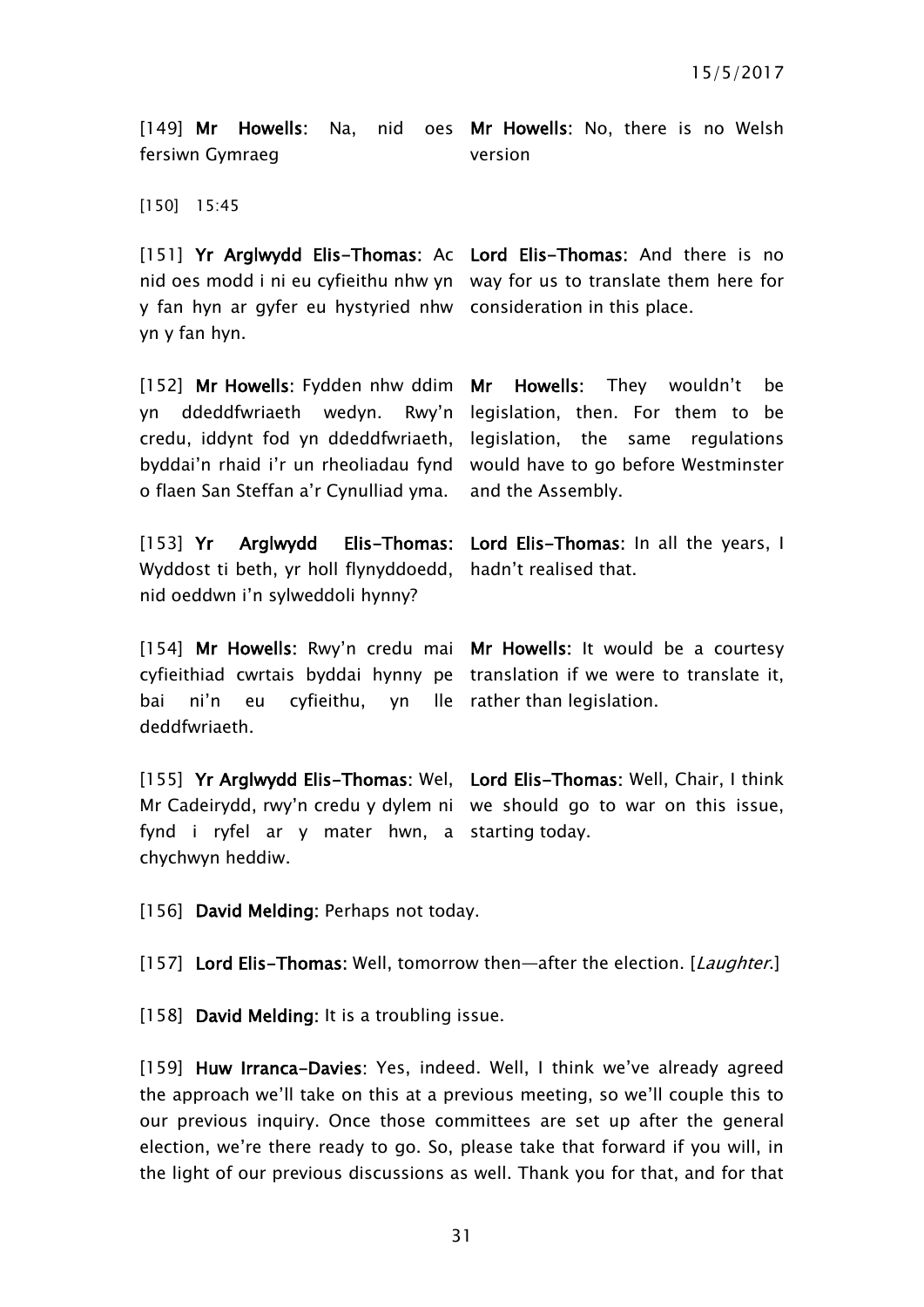clear explanation as well, Gareth.

<span id="page-31-0"></span>15:46

## Papurau i'w Nodi Papers to Note

[160] Huw Irranca-Davies: So, we move on to item 5, papers to note. In front of us, we have paper 9—correspondence from the Cabinet Secretary for Finance and Local Government to the Finance Committee on 5 May 2017. I would simply invite Members to note the correspondence from the Cabinet Secretary addressed to the Chair of the Finance Committee but copied to this committee. It provides an update on making regulations under section 53 of the Bill, as well as outlining some amendments to be brought forward at Stage 3. Are we happy to note that? Thank you.

15:46

# <span id="page-31-1"></span>Cynnig o dan Reol Sefydlog 17.42 i Benderfynu Gwahardd y Cyhoedd o Weddill y Cyfarfod

## Motion under Standing Order 17.42 to Resolve to Exclude the Public from the Remainder of the Meeting

Cynnig:

Motion:

bod y pwyllgor yn penderfynu that the committee resolves to gwahardd y cyhoedd o weddill y exclude the public from the cyfarfod yn unol â Rheol Sefydlog remainder of the meeting in 17.42(vi). accordance with Standing Order 17.42(vi).

Cynigiwyd y cynnig. Motion moved.

[161] Huw Irranca-Davies: Item 6, a motion under Standing Order 17.42 to resolve to meet in private. Are we content to meet in private? Thank you. We move to private session and we'll clear the gallery, please.

Derbyniwyd y cynnig. Motion agreed.